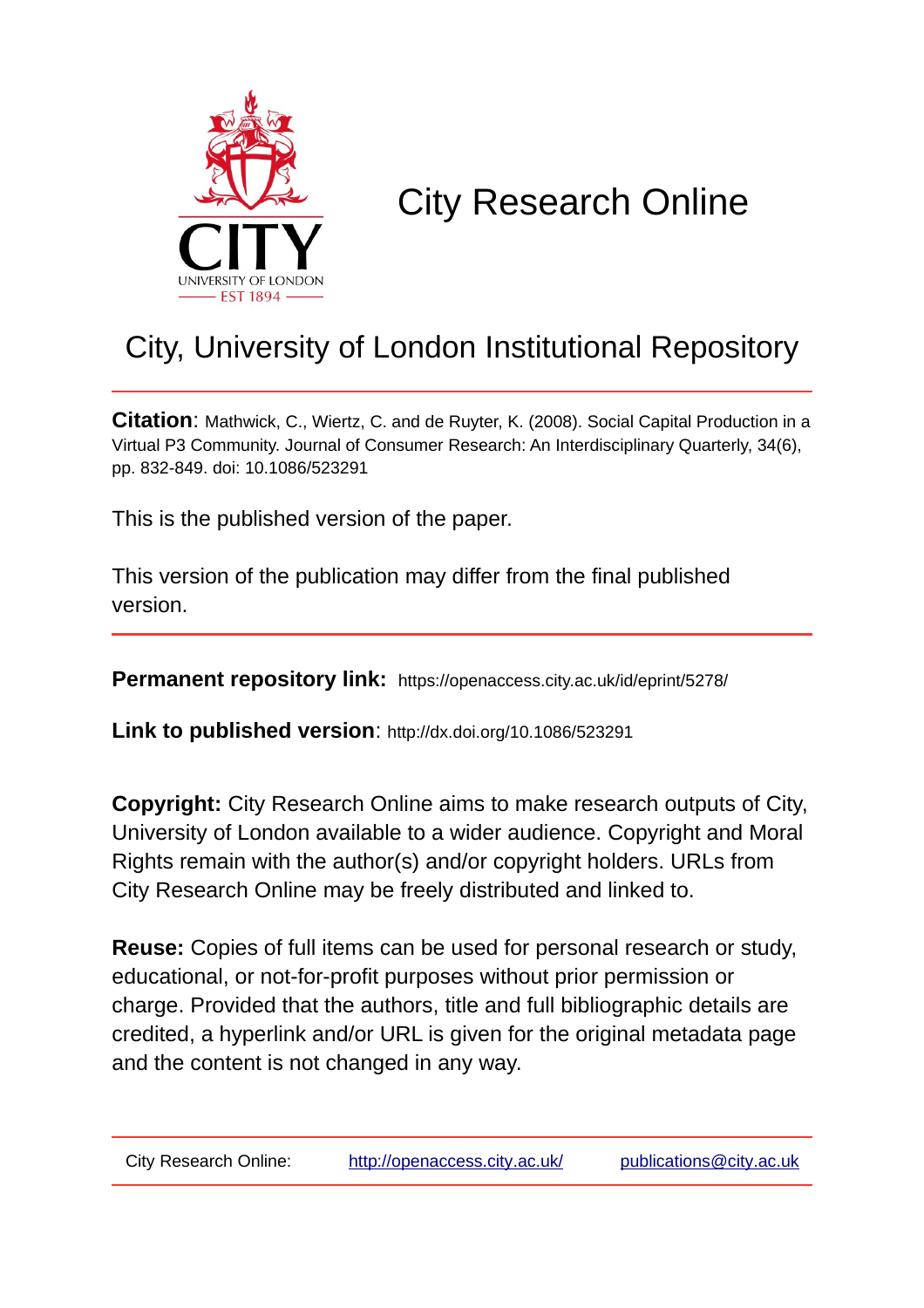

# Journal of Consumer Research, Inc.

Social Capital Production in a Virtual P3 Community Author(s): Charla Mathwick, Caroline Wiertz, and Ko de Ruyter Source: Journal of Consumer Research, Vol. 34, No. 6 (April 2008), pp. 832-849 Published by: [The University of Chicago Press](http://www.jstor.org/action/showPublisher?publisherCode=ucpress) Stable URL: http://www.jstor.org/stable/10.1086/523291 Accessed: 08/01/2015 11:59

Your use of the JSTOR archive indicates your acceptance of the Terms & Conditions of Use, available at <http://www.jstor.org/page/info/about/policies/terms.jsp>

JSTOR is a not-for-profit service that helps scholars, researchers, and students discover, use, and build upon a wide range of content in a trusted digital archive. We use information technology and tools to increase productivity and facilitate new forms of scholarship. For more information about JSTOR, please contact support@jstor.org.



*The University of Chicago Press* and *Journal of Consumer Research, Inc.* are collaborating with JSTOR to digitize, preserve and extend access to *Journal of Consumer Research.*

http://www.jstor.org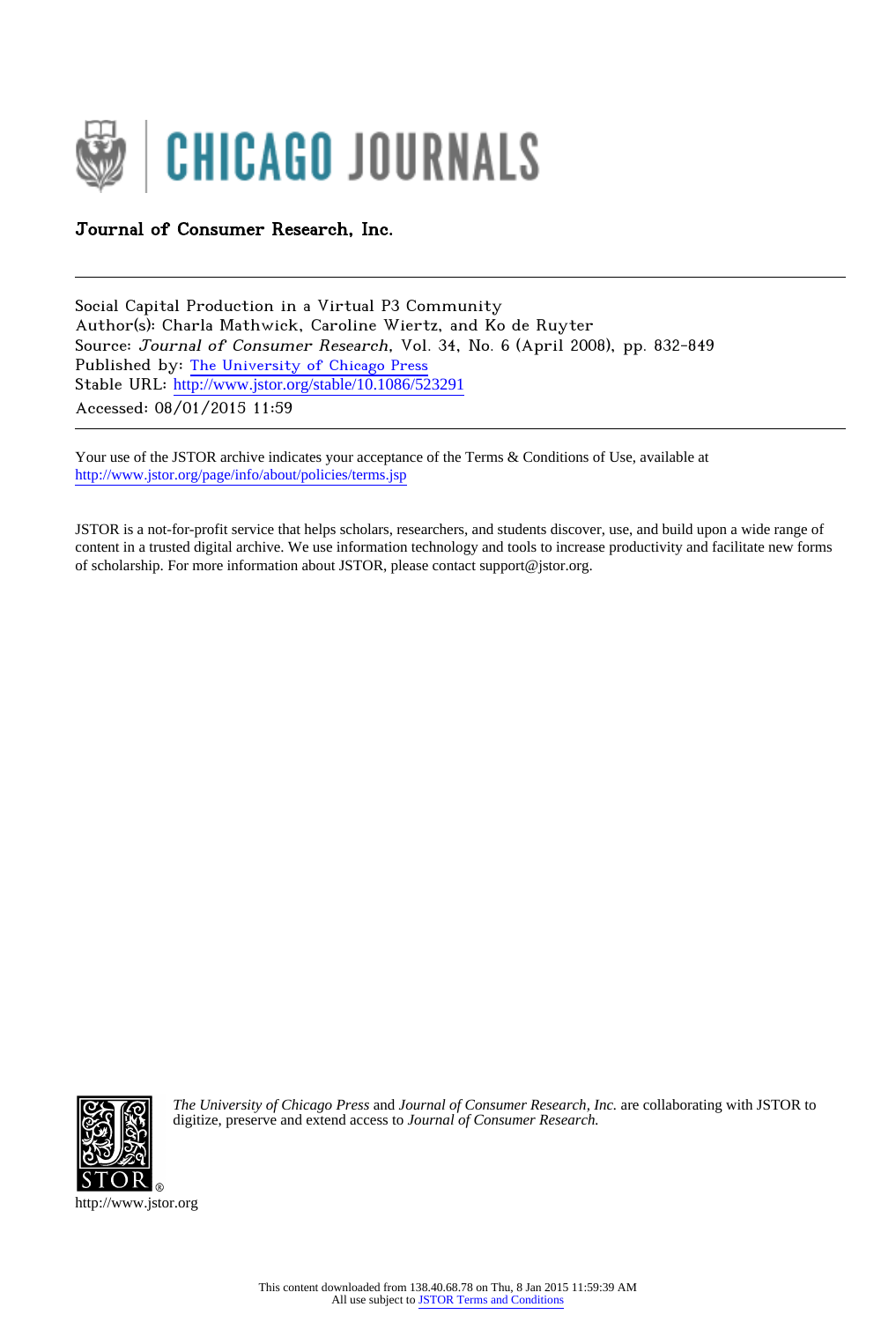# **Social Capital Production in a Virtual P3 Community**

# CHARLA MATHWICK CAROLINE WIERTZ KO DE RUYTER\*

The purpose of this study is to examine the relational norms that determine social capital—an intangible resource embedded in and accumulated through a specific social structure. The social structure examined in this study is a virtual community created through text-based conversations oriented toward peer-to-peer problem solving (P3). Empirical results support the conceptualization of social capital as an index composed of the normative influences of voluntarism, reciprocity, and social trust. Membership length was found to moderate the virtual P3 community experience. Qualitative analysis of the community dialogue provides additional support for the characterization of virtual P3 activity as community based.

Research documenting the formation of cult brands (Ko-<br>zinets 2001), brand communities (Muniz and O'Guinn<br>2001), and product/corrige centric tribes (Gaus 1007) sug-2001), and product/service-centric tribes (Cova 1997) suggests that a different form of consumption has begun to emerge. Individual transactions are increasingly being augmented by community-based experiences. Cova (1997) characterizes this as a fundamental shift from consumption oriented around the use value of products or services to consumption motivated by the desire to reinforce consumerto-consumer (or peer-to-peer) bonds that deliver what he refers to as "linking value." Socially embedded consumption of this type enhances the utilitarian nature of a product or service with the value that comes from connecting to a community of users.

This shift in focus from segments of customers to communities of customers requires a reexamination of the fundamentals of the consumption experience (Cova 1997). To aid in that process, we turn to the social science literature, where research into the community phenomenon has historically been framed by theories of social capital. Social

\*Charla Mathwick is associate professor of marketing in the School of Business, Portland State University, Portland, OR 97207-0751 (charlam@ sba.pdx.edu). Caroline Wiertz is a senior lecturer in marketing at Cass Business School, City University London, 106 Bunhill Row, London EC1Y 8TZ (c.wiertz@city.ac.uk). Ko de Ruyter is professor of marketing at Maastricht University, Faculty of Economics and Business Administration, PO Box 616, 6200 MD Maastricht, The Netherlands (k.deruyter@mw.unimaas.nl). The authors would like to acknowledge Joanne Klebba, the reviewers, and the associate editor and editor of *JCR* for their helpful comments.

*John Deighton served as editor and Eric Arnould served as associate editor for this article.*

*Electronically published November 2, 2007*

capital is a key metric used to gauge the viability of faceto-face (FtF) neighborhood communities. Characterized as a collectively owned, intangible reserve of support (Bourdieu 1986), social capital has been described as the combination of resources that individuals and groups gain from their connections to one another (Paxton 1999). While the development of a social support system is a primary outcome of social capital accumulation in FtF communities, social capital has also been associated with positive economic benefits that include commitment to community products, services, and community institutions (Coleman 1988; Putnam 1993). This suggests that social capital operates on multiple levels, affecting the relationship quality of individual community members as well as the viability of the community as a social and economic entity (Constant, Sproull, and Kiesler 1996; Michaelson 1996; Minkoff 1997).

There have been references to social capital in the literature encompassed by consumer culture theory (Allen 2002; Arnould and Thompson 2005; Holt 1997, 1998). Aspects of social capital can also be seen in studies of transient communities based on shared consumption interests (Cova and Cova 2001; Kozinets 2002a; Nelson and Otnes 2005). The offline and online communities organized around brands (McAlexander, Schouten, and Koenig 2002; Muniz and O'Guinn 2001; Muniz and Schau 2005), social network analysis (Brown and Reingen 1987), the self-presentation strategies used by individuals to establish an identity within a virtual context (Schau and Gilly 2003), and examples of socially embedded consumption (Frenzen and Davis 1990) all exhibit elements of social capital. We seek to extend this literature by developing quantitative measures of social capital and examining outcomes in the virtual peer-to-peer problem solving (P3) community context.

832

2007 by JOURNAL OF CONSUMER RESEARCH, Inc. ● Vol. 34 ● April 2008 All rights reserved. 0093-5301/2008/3406-0009\$10.00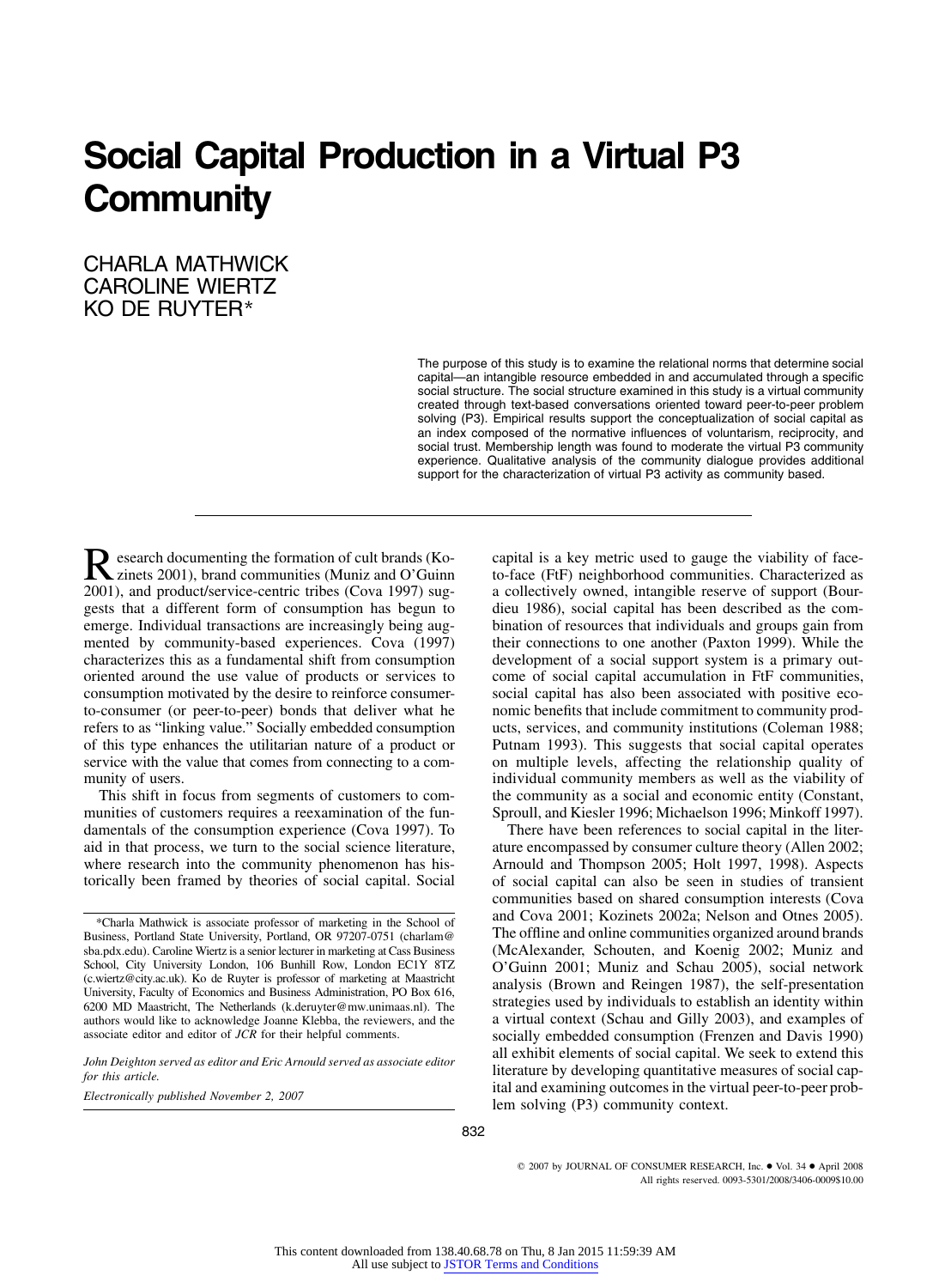The ability to create socially embedded consumption experiences has generalized to a wide range of settings with the introduction of interactive technologies. The adoption of technology specifically designed to facilitate the virtual community experience can be seen in figures reported by the Pew Internet and American Life Project. That study indicates that 84% of U.S. Internet users, or some 100 million people, are members of a virtual group (Rainie and Horrigan 2005), while 44% have actively created content for the online world (Lenhart, Horrigan, and Fallows 2004). The most popular type of virtual community is dedicated to finding solutions, exchanging best practices, and building expertise while forging meaningful social relationships, all accomplished through textual conversations (Rainie and Horrigan 2005). We refer to this type of community as a virtual (P3) community. It has been argued that virtual communities generate new forms of social capital that supplement those based on local, physical communities. These forms of social capital, however, are largely left unaccounted for in contemporary social capital theory (Katz and Rice 2002).

Therefore, the purpose of this study is to empirically examine the determinants of social capital and the consequences of its accumulation in a virtual P3 community. The study is designed in three stages. First, we situate the P3 community within the broader community literature to clearly delineate the context for this research. We then synthesize prior conceptualizations of social capital to develop a working definition of the construct. Second, we operationalize the social capital construct in a virtual P3 community context and test its consequences using quantitative techniques. The conditions under which social capital is transformed into commitment to a virtual P3 community are empirically tested. Finally, we validate and extend our empirical findings with an interpretation of qualitative data collected from the archived discussion threads found in our virtual P3 community context.

# **BACKGROUND**

#### The Virtual P3 Community

The virtual P3 community examined in this study falls within the general domain of electronic "networks of practice," defined as "self-organizing, open activity systems focused on a shared practice that exists primarily through computer-mediated communication" (Wasko and Faraj 2005, 37). Networks of practice are designed to facilitate knowledge sharing and learning, by bringing together individuals working on similar problems (Brown and Duguid 1991; Nahapiet and Ghoshal 1998). Communities and networks of practice have been mainly investigated in an organizational context with a focus on exchanges between coworkers and independent professionals (Brown and Duguid 1991; Wasko and Faraj 2005; Wenger and Snyder 2000). A virtual P3 community, in contrast, tends to cater mainly to consumers who are "working" to solve problems related to their shared consumption experiences.

Since virtual P3 communities are often sponsored by a corporate entity, it is not possible to unequivocally separate them from brand communities that are also consumption based (e.g., Kozinets 2001; McAlexander et al. 2002; Muniz and O'Guinn 2001). However, it is possible to discern differences in focus and experiential consequences. While virtual P3 activity does occur in brand communities (Muniz and Schau 2005), dialogue in these communities tends to revolve around brand-related narratives that emphasize expressive, hedonic, or social interaction (Cova and Cova 2001; Kozinets 1997; Leigh, Peters, and Shelton 2006). Virtual P3 communities, by contrast, often evolve from pragmatic origins (Bagozzi and Dholakia 2006; Nelson and Otnes 2005; Wasko and Faraj 2005) that do not necessarily relate directly to a specific brand. For example, both the members of Lonely Planet's Thorn Tree Forum as well as the members of the independent community VirtualTourist .com share their travel experiences to help solve each other's travel-related problems. The former community is directly linked to the Lonely Planet brand while the latter is free of any specific brand association. Nevertheless, the content of the interactions in both communities addresses travel-related questions, as opposed to specific brand-related narratives. Thus, we differentiate virtual P3 communities from brand communities in that a brand-specific focus is not a precondition of virtual P3 community formation; rather, the primary raison d'être is peer-to-peer problem-solving activity related to consumption experiences of any type.

This is not to say that virtual P3 communities are purely utilitarian. They offer an outlet for sharing consumption experiences that can facilitate the creation of socially embedded linking value, as described by Cova (1997). As the social dimension of the virtual P3 community begins to develop, the affiliative tone of the community takes shape. Although this affiliation is based on problem solving among peers, the utilitarian nature of the community is gradually subsumed by social interaction (Sonnemans, van Dijk, and van Winden 2006), illustrating the dynamic process that we believe leads to social capital formation.

### Social Capital: The Components That Underlie Its Formation

Social capital is said to be an intangible force that helps to bind society together by transforming self-seeking individuals into members of a community with shared interests, shared assumptions about social relations, and a sense of the common good (Etzioni 1996). Described as "wonderfully elastic" (Lappe and DuBois 1997, 119), social capital has been applied at both the individual and collective levels. It has also been labeled as an umbrella concept that covers both the process of social capital accumulation as well as its outcomes (Adler and Kwon 2002; Nahapiet and Ghoshal 1998). Building on these characterizations, we strive to refine our definition of social capital as a construct that is useful for the study of consumption behaviors. We focus on both its (1) social and (2) capital elements as well as (3) the per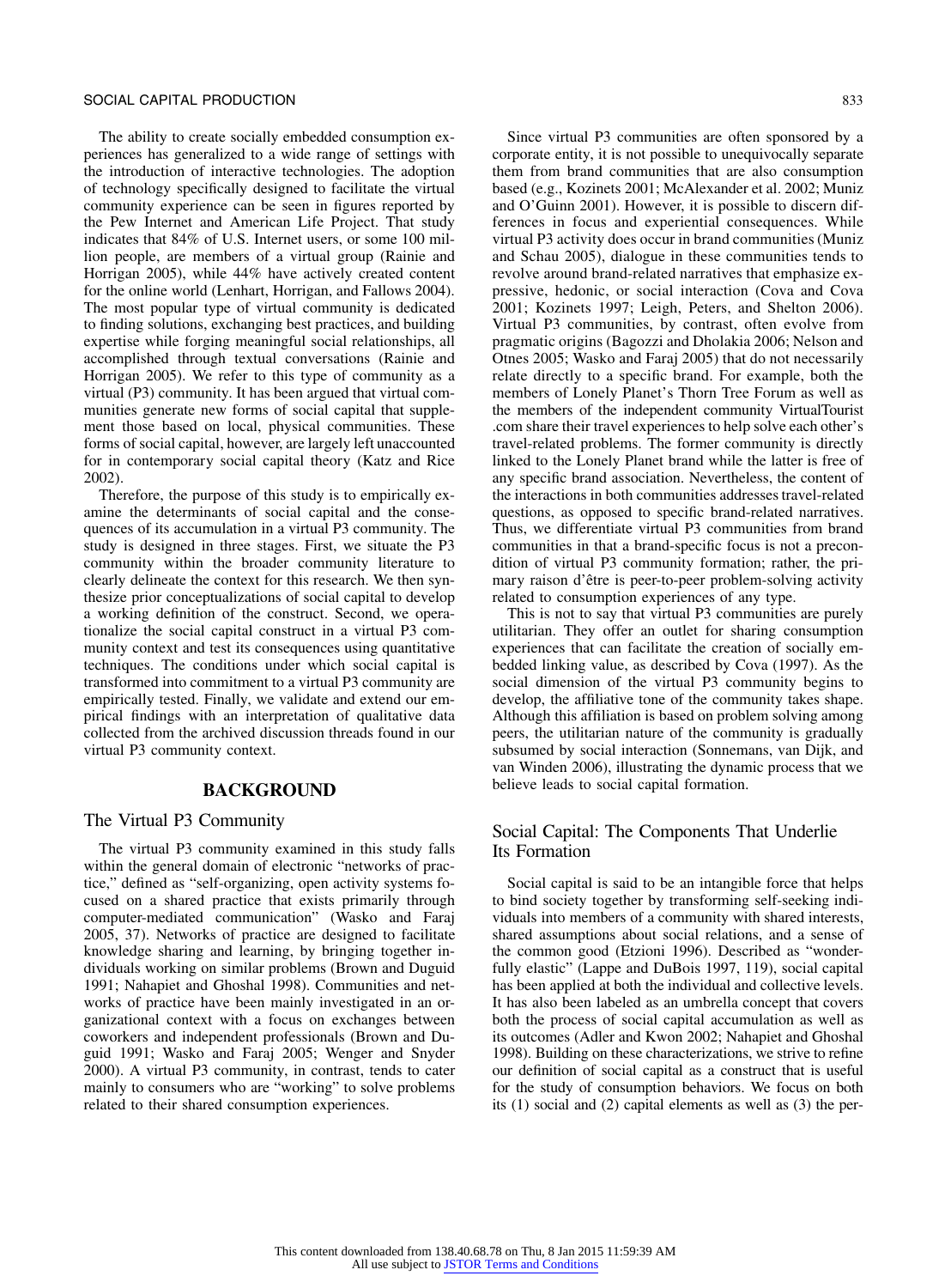sonal benefits that flow from this resource to construct the definition used in this study.

In relation to the term "social," scholars differ in whether social capital is an asset at the individual or collective level. On the one hand, social network theorists (Burt 1997) view social capital as a private good that can be obtained by individuals and used for their personal benefit. Alternatively, social capital is also said to exist as a public good, a community common (Burt 1997; Putnam 1993) that is "socially generated, maintained, and exchanged" (Brown and Duguid 1991; Wasko and Faraj 2000, 156) to create resources that are owned by no one but used by all members of a social system. In the empirical portion of this study, we focus on the process of social capital accumulation and the consequences realized at the individual level. We turn to an examination of the community-level consequences of social capital formation in an interpretation of qualitative data collected from community discourse.

Social capital arises within relationally embedded networks infused with norms of voluntarism (Gamm and Putnam 1999), reciprocity (Coleman 1988; Paxton 1999), and social trust (Putnam 1995). These three normative influences are discussed in different combinations across a variety of studies (Bourdieu 1986; Nahapiet and Ghoshal 1998; Newton 1997; Putnam 1993; Stolle 2001). Combining their influence, as we do here, allows us to synthesize prior work to develop a comprehensive index to quantify the level of social capital reserve available to a community and its membership.

Whereas the value of financial capital accumulates as stock, denominated in monetary units, the value of social capital is based on the perception of its outcomes or (mutual) benefits arising from social investments. When social capital accumulates in organizational contexts, enhanced stocks of knowledge or efficient transfer and use of information are often mentioned as instrumental benefits (Adler and Kwon 2002). At the same time, it has been argued that social capital also accrues in expressive benefits or nonmarket returns (Glaeser 2001), in the form of social support.

Based on this discussion and in line with Adler and Kwon (2002), we propose the following working definition of social capital: social capital is an intangible resource from which instrumental and expressive benefits will flow, benefits that are available at the individual or communal level, embedded in and accumulated through a specific social structure and governed by relational norms of voluntarism, reciprocity, and social trust.

The online environment of a virtual P3 community gives rise to unique interaction patterns that can foster as well as undermine social capital accumulation. In the following section, we discuss some of the unique contextual influences that shape the underlying norms of voluntarism, reciprocity, and social trust that determine social capital in a virtual as compared to a face-to-face community setting.

# Norms of Community Voluntarism

Americans have a "long term proclivity" toward voluntarism that dates back to the mid-eighteenth century (Gamm

and Putnam 1999, 511). However, civic voluntarism differs from the actions of members of a virtual P3 community. For example, online interaction occurs between strangers who are unlikely to ever meet face to face. As a consequence, individuals come and go with few restrictions or social ramifications (Balasubramanian and Mahajan 2001). These virtual gatherings are loose and amorphous networks of individuals drawn together by common interests, dedicated "to solving collective problems, and pursuing specific goals" (Paxton 1999, 100). Critics of the argument that social capital creation can accumulate online contend that the continuous influx of strangers into an existing community base would disrupt the interdependencies and shared history thought to be crucial to the formation of social capital (Nahapiet and Ghoshal 1998; Wasko and Faraj 2005).

We believe, however, that the freedom to come and go with impunity is what makes for a more genuine culture of voluntarism online. Based on "habits of the heart," contributors to a virtual P3 community are making a "commitment of time and effort that is given freely to benefit another person, group, or organization" (Wilson 2000, 216). This freedom to act creates a culture of spontaneous sociability (Fukuyama 1995), rather than one in which community members are simply responding to community expectations. This culture of proactive engagement in community life tends to foster social capital more effectively than community acts motivated by public appearance or social expectation (Putnam 1993).

### Norms of Reciprocity

From its early days, the Internet culture was built on norms of collaboration, cooperation, and a willingness to share resources when others requested them (Rheingold 1993). Sharing is still encouraged, and the tendency to forgo the temptation to free ride suggests that a generalized norm of reciprocity governs online interaction (Constant et al. 1996; Rheingold 1993; Wasko and Faraj 2000; Wellman and Gulia 1999).

Generalized reciprocity makes direct reciprocity between two individuals unnecessary (Constant et al. 1996). Described as a "mutuality of gratification" (Gouldner 1960, 168), individuals operating under a generalized norm of reciprocity provide service to others at a personal cost but with the expectation that their kindness will be repaid at some undefined point in the future (Onyx and Bullen 2000). Repayment may be in the form of exchanges in-kind, exchanges of some alternate form of aid, or it may simply involve helping a mutual friend in the social network (Wellman and Gulia 1999). In a virtual P3 context, repayment becomes a moral obligation that is reflected in comments that indicate that participants help others because "it is the right thing to do" (Wasko and Faraj 2000, 168).

The expectation of repayment imposes an informal social control that obviates the need for more formal, institutionalized legal sanctions (Coleman 1988; Muniz and O'Guinn 2001; Paxton 1999). The result is a highly efficient social system that requires little formal policing (Coleman 1988).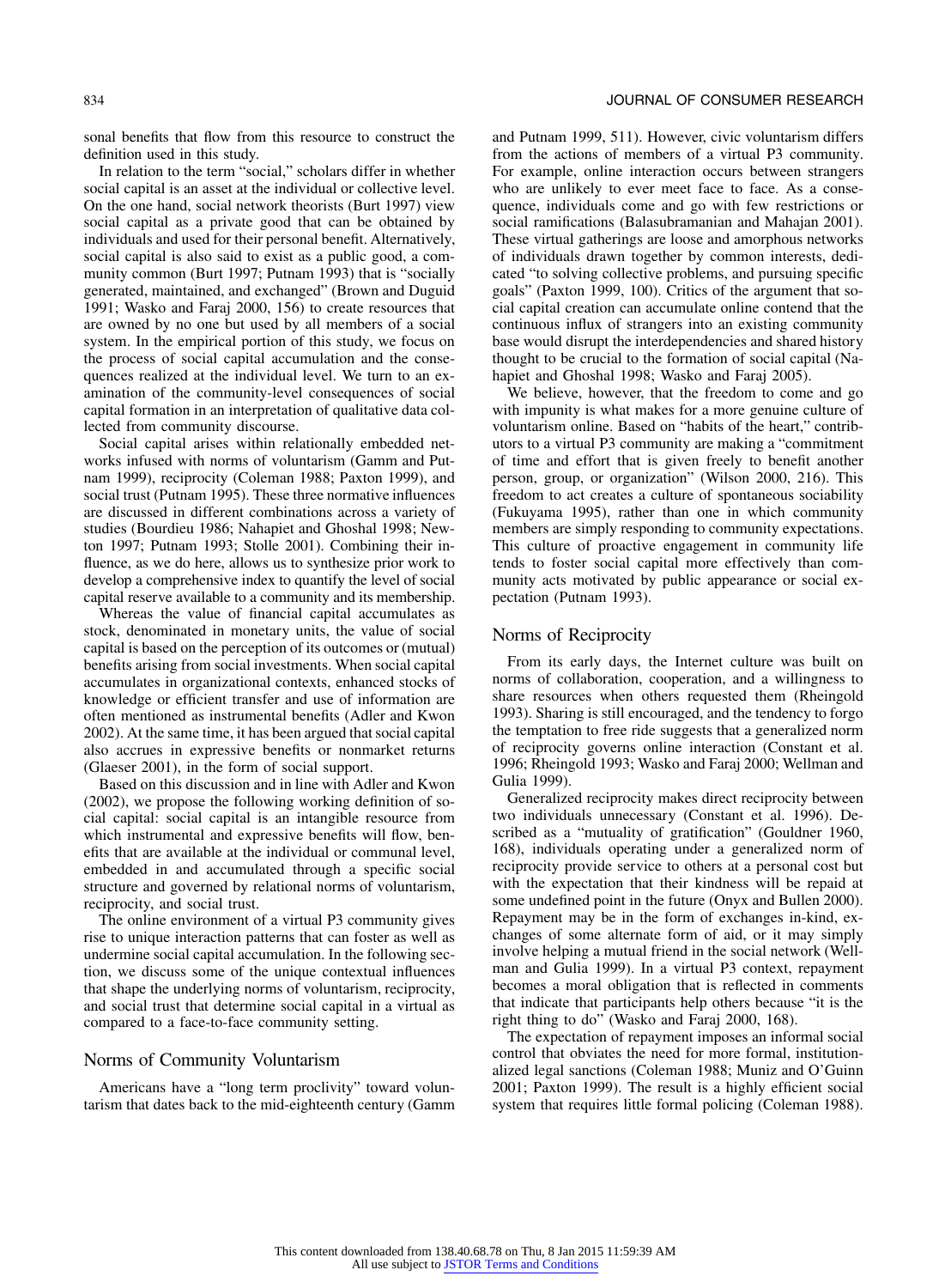In an online peer-to-peer file sharing network, Giesler (2006) observed a strong generalized norm of reciprocity, identifying it as an essential stabilizer of that particular social system. Norms of reciprocity predispose individuals to "cooperate, understand, and empathize" rather than "treat each other as strangers, competitors, or potential enemies" (Newton 1997, 576). The stability this predisposition fosters is an essential prerequisite to the accumulation of social capital (Putnam 1995).

# Norms of Social Trust

In the early days of a relationship, the norm of reciprocity is tacitly involved in establishing social trust (Newton 1997). Social trust—also referred to as in-group trust—results from cooperation and repeated interactions with one's immediate circle, including friends, family, and voluntary associations (Stolle 2001). In the context of a virtual P3 community, social trust is exhibited when members place trust in individuals or social institutions linked by virtual interaction. Despite a lack of direct previous interaction or subsequent relationships (Hardin 2001), members exhibit "a willingness to take risks, based on confidence that others will respond as expected, will act in mutually supportive ways, or at least will not intend harm" (Onyx and Bullen 2000, 24). Based on a history of positive interaction (Wasko and Faraj 2005), social trust leads to the sense that cooperation with association members carries few risks (Hardin 2001). Consequently, as social trust takes root, it mitigates concerns about relinquishing power, even to strangers, as long as they share an affiliation.

Given that members of virtual P3 communities must rely on the advice of anonymous strangers, the risks and uncertainties that can erode trust can become magnified (Reichheld and Schefter 2000). Therefore, if social trust does develop in a virtual P3 context, it is likely to be directed toward more abstract others or institutions embedded in a particular social structure rather than toward specific individuals (Paxton 1999). This implies that social trust, like reciprocity, eventually becomes a generalized norm of the community in that "it makes sense to risk entering into exchanges" even though "one does not yet have either an ongoing relationship or reasons of reputation to trust" exchange partners (Hardin 2001, 15).

The normative influences of voluntarism, reciprocity, and ultimately social trust are illustrated in the following post excerpted from the virtual P3 community that is the research context for this study. This exchange took place between two community regulars whose sentiments exemplify the social milieu of this community:

*Alberto:* If you take a look at this thread [weblink to thread provided], you will see a clear example of forum abuse [that occurs all too frequently] by one "Eddie." Specifically, this poster insults users, here calling them "stupid" and needing to be "spoon fed." This is neither helpful nor professional—and is clearly destructive to the forum's purpose of assisting users with their technical support issues. Responses to technical queries should not result in forum regulars leveling personal attacks against users who are less technically adept th[a]n they are.

*Lawrence:* I went to read the entire thread start to finish and I have to agree with Alberto. I too have had the same negative experience with "Eddie" and others like him. I do a lot of forum support work myself—helping the frustrated, annoyed, and newbie. Resorting to personal attacks upon the entity seeking help is just pointless. These experienced wikis should know better, have some empathy, or if nothing else, just remain silent if they have no real assistance to provide.<sup>1</sup> [Experienced users] don't spend their time belittling frustrated users—rather they stay on topic and answer the issue at hand in a clear manner. That is what a wiki, to deserve the term, ought to do . . . no?

In this exchange, Eddie has violated the norm of social trust with his verbal attacks on the community "newbies." The culture of voluntarism and the informal code of conduct articulated here has lead to a stratified social system that is based on product knowledge or technical expertise as community newbies evolve toward the coveted status of "wiki." The interactions in this virtual P3 community are guided by the norms of voluntarism, reciprocity, and social trust, creating a reserve of support available to be drawn upon by community members. Therefore,

**H1:** As the norms of reciprocity, voluntarism, and social trust strengthen, the level of social capital will increase.

# Information Resources and Social Support: Outcomes of Social Capital Accumulation

Social capital theory is centrally concerned with how the social structure of a group functions as a productive resource (Nahapiet and Ghoshal 1998; Paxton 1999). The use of the term "capital" implies that it is not a good in and of itself but a means to a set of outcomes. The specific outcomes of social capital are highly contextualized, surfacing as watch groups in FtF neighborhoods (Paxton 1999) or as voter turnout or letter-writing campaigns within the context of social action communities (Minkoff 1997). Given that information seeking tends to be the primary objective behind initial Web site visits (Adler and Kwon 2002; Armstrong and Hagel 1996; Inkpen and Tsang 2005; Ridings and Gefen 2004; Wasko and Faraj 2000), the creation of an information resource and the sharing of knowledge are the overt outcomes of participation. Muniz and Schau's (2005, 742) description of the mystical, almost religious character of the Newton brand community vividly illustrates the "search for knowl-

<sup>1</sup> "Wiki" is the Hawaiian term for "quick." The "wikis" of this virtual P3 community take their name for the software used to create Wikipedia, which allows individuals to contribute information in real time to the creation of an interactive global encyclopedia.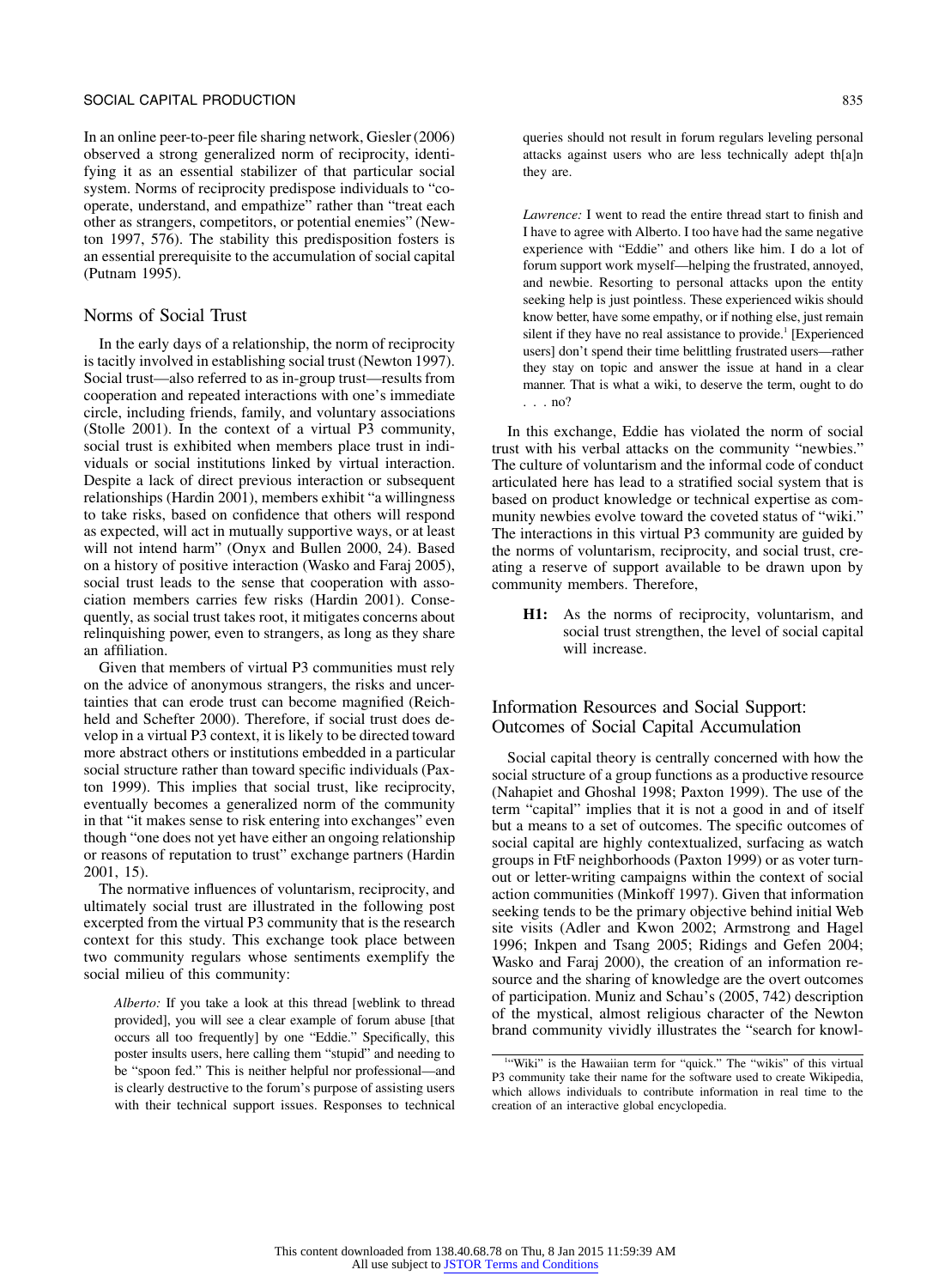edge" that is at the heart of any virtual P3 community interaction.

The social practices of the community establish a history of trustworthy interaction, whereby participants become receptive to the problem-solving process. This trusting climate facilitates collaboration and enables the creation of a resource that would be impossible, or at least more costly to produce, were people working in isolation (Nahapiet and Ghoshal 1998). Couple this with the implied independence and credibility afforded to peer feedback (Brown and Reingen 1987), and the solutions generated by a virtual P3 community become much more valuable than the "simple aggregation of the knowledge of a set of individuals" (Nahapiet and Ghoshal 1998, 248).

Therefore, when the normative influences underlying social capital accumulation guide responsible and relevant contribution to community problem solving, the perceived value of the resulting information resource is predicted to increase.

**H2a:** Social capital will exert a positive influence on the perceived value of the informational resources available from a virtual P3 community.

Once information resources are made available to one person, a public good is created and is accessible to all others at no additional marginal costs, without being used up (Olson 1965). Individuals cannot be excluded from consuming public information, regardless of whether they have ever actively contributed anything themselves (Wasko and Faraj 2000, 2005; Wasko, Faraj, and Teigland 2004). Despite the fact that there are ample opportunities for members to lurk and free ride, a situation known as the collective-action problem (Olson 1965; Ostrom 2000), the emergence of social capital counters susceptibility to this tendency to consume a public good without contributing to its creation. Consequently, information seeking turns into information sharing as participants invest more, perceive they receive more, and continue to reinvest on any number of affective, cognitive, or behavioral levels (Clark and Mills 1993).

The social link that P3 activity establishes over time is fundamental to the transition from information seeking to information sharing. Even when virtual communities are not explicitly designed to be socially supportive, they often tend to be (Wellman and Gulia 1999). For example, virtual communities will often begin to form a "social core," independent of commercial or instrumental interests (Balasubramanian and Mahajan 2001, 109). The existence of this social core is well documented in online community environments, with evidence that virtual interaction can serve as a source of intimate social support comparable to offline relationships (Rheingold 1993). These relationships provide a sounding board for problems and offer camaraderie to participants, transforming the virtual P3 community into as much a social entity as it is a commercial service. The social support created from reserves of social capital can be personally realized or may simply come to exist as potential energy to be tapped at some point in the future (Bourdieu 1986; Gamm and Putnam 1999; Kawachi, Kennedy, and Glass 1999; Onyx and Bullen 2000; Paxton 1999). This potential for support gives substance to the relationships forged online, endowing them with value that extends beyond intimacy between individuals. The value inherent in a virtual P3 community's social support system resides in the knowledge that the entire community is there to be tapped, should the need arise.

Through ongoing community engagement, the normative influences that build social capital become ingrained, inspiring confidence in the motives of community members. Consequently, the relationship between social capital and the social support system of a virtual P3 community is direct and positive. As social capital grows, the perceived value inherent in the consequent social systems will also increase.

**H2b:** Social capital will exert a positive influence on the perceived value of the social support systems available from a virtual P3 community.

# Social Capital: The Process of Building Community Commitment

It has been argued that social capital, much like economic capital, is a force of both inclusion and exclusion (Bourdieu 1986) insofar as theories of social capital strongly associate the accumulation of means to particular, even opposing, factions within a given social network. Exchange transforms the things exchanged into signs of recognition that imply group membership. Holt (1997, 343) argues that "when people enact their tastes through particular consumption patterns, they are enacting symbolic boundaries that affirm distinctions between collectivities." Consequently, an important demarcation in social position exists between the social core and the periphery of a collective.

One approach to identifying the boundaries that exist between the core and peripheral factions operating in a virtual P3 community is membership length. The passage of time influences the stability and continuity of social structures (Nahapiet and Ghoshal 1998) as well as individual perceptions of the community experience (Bagozzi and Dholakia 2006). Initially, people join and learn about a community from its periphery by observing the actions of others. As they acquire knowledge and begin to demonstrate their expertise, newbies move toward full participation in the sociocultural core of the community. Consequently, initial participation from the periphery is essential to gradual socialization into the practices of a community (Lave and Wenger 1991). To shed light on this socialization process, we contrast the long-term affiliates who comprise the "core" of a P3 community to the newbies who operate on the community's periphery.

# The Newbie Experience

When interacting on-line, "initial participation by novice users is driven by specific task-oriented goals" (Bagozzi and Dholakia 2006, 1111). This is particularly the case when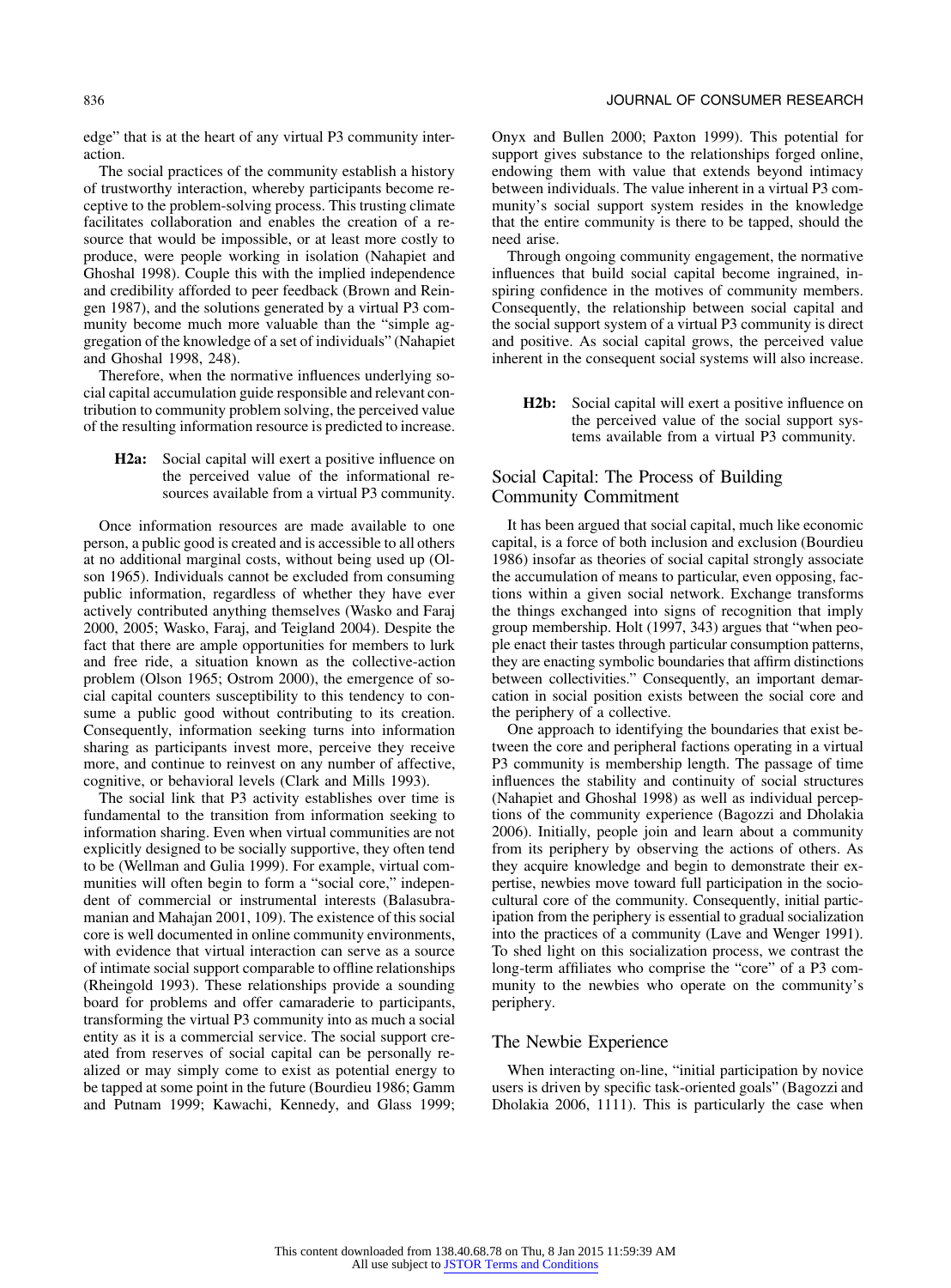the peer-to-peer problem-solving activity occurs within firmsponsored communities of practice (Constant et al. 1996; Wasko and Faraj 2005). Newbies to such environments receive value from the informational resources they consume and simultaneously incur a moral obligation, repayable by making contributions in-kind (Wasko and Faraj 2000). This pattern causes the value of the community's information resources to compound not in a linear fashion but exponentially, as "knowledge is constantly being regenerated and re-contextualized, in order to maintain its relevance to the community" (Wasko and Faraj 2000, 161). Information becomes the currency for repayment of community obligations, creating a self-perpetuating cycle of give and take that fuels commitment to the community.

Commitment, which is evident in the desire to maintain community relationships, creates a continuing sense of obligation to help others based on shared community experiences (Constant et al. 1996; Wasko and Faraj 2005). Firmsponsored virtual communities of a technical nature, such as the one examined in this study, serve as a venue for information exchange, rather than as a forum to socialize and develop personal relationships (Wasko and Faraj 2000), particularly among novices to the community (Bagozzi and Dholakia 2006). Consequently, community commitment, to the degree that it exists among newbies, is likely to be framed in terms of the community's informational resources.

**H3:** Commitment to a virtual P3 community among newbies will be determined by the value of the perceived information resources of the community.

# Long-Term Affiliates: The "Wikis" at the Community Core

The wikis who have maintained a long-term affiliation with a virtual P3 community come to understand, simply by virtue of their tenure, how their expertise enables them "to share knowledge with others" (Wasko and Faraj 2005, 42). Through their experience, the community's social core learns that it is not necessary to personally draw upon the community resources to benefit from them. Simply knowing that community support exists is often enough to cement commitment. As a consequence, discrete transactions are replaced by a willingness to invest in P3 activity for its own sake, without the expectation of repayment from specific exchange partners (Mathwick 2002). Consumption is transformed into collaboration that supports the welfare of others (Wasko and Faraj 2000) as the collective information resources of the community are created and maintained.

Contributors are socialized into the community as a natural consequence of prolonged information exchange (Ahuja and Galvin 2003; Bagozzi and Dholakia 2006; Sonnemans et al. 2006). Socialization brings with it companionship, emotional support, and eventually the development of a sense of belonging (Wellman and Gulia 1999). This sense of belonging establishes a boundary that delimits "us" from

"them" and creates an environment of emotional safety that encourages self-disclosure and intimacy (McMillan and Chavis 1986).

Consequently, among the long-term core members, the community experience is not defined exclusively by information resource exchange. Problem solving is augmented by the "linking" value inherent in the community's social support system (Algesheimer, Dhokalia, and Herrmann 2005; Cova 1997; Hagel and Armstrong 1997). Over time, we predict there will be stronger emphasis on social support and expressive value (Sonnemans et al. 2006) such that the social dimension will not only influence commitment to a virtual P3 community but may come to define it. Therefore,

- **H4a:** Among the experienced wikis, perceived social support will overshadow information resources as the most significant determinant of commitment to the virtual P3 community.
- **H4b:** When compared to virtual P3 community newbies, the experienced wikis at the core will perceive heightened value in the informational resources and social support systems, and will exhibit greater commitment to the virtual P3 community.

# **METHODS**

# Research Setting

We collected both quantitative and qualitative data in a virtual P3 community sponsored by a firm that develops software for digital media creation and editing, multimedia authoring, and Web development. The community is based on a number of asynchronous discussion boards (forums) dedicated to each of the sponsor's various product lines, as well as to more general issues, such as advice on designing Web sites. As a consequence, community participants exchange a combination of technical and social information to support the use of these products on both personal and professional levels. As a free-of-charge e-support service, the community is accessible to customers and noncustomers based solely on registration. The community serves a domestic as well as international customer base. However, this study was linked to the English language version of this firm's Web site.

# Quantitative Data Collection and Study Sample **Characteristics**

An online survey linked from a number of locations on the firm's home page and from its various product-specific Web pages was used for data collection. The survey was posted online for a 10-week period during the third quarter of 2003. One thousand nine hundred eleven visitors to the virtual P3 community Web site self-selected to participate in the survey, completing the initial demographic and screening questions. These initial questions were used to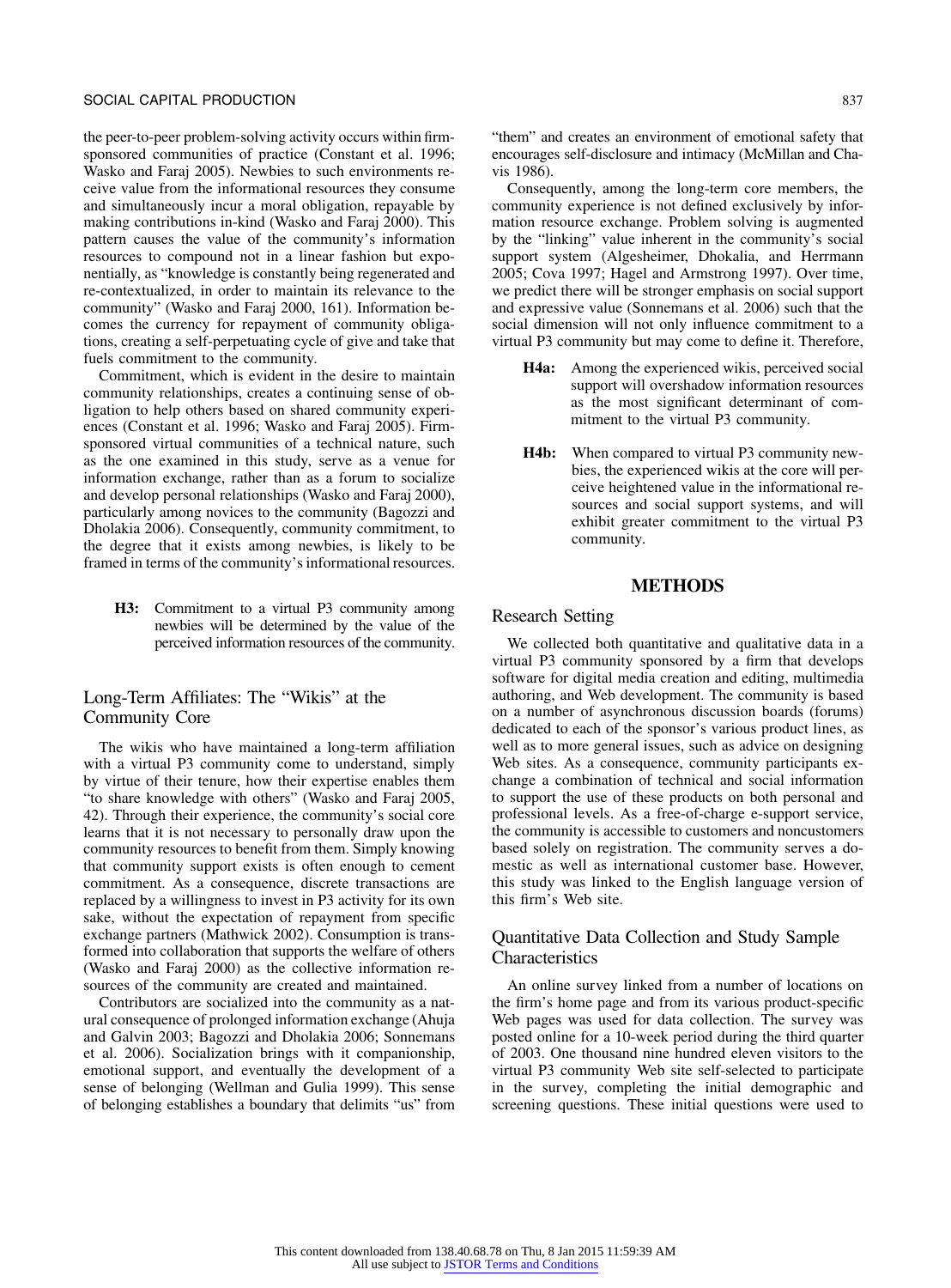determine whether the respondent had participated in the community aspects of the Web site. From that response pool, 254 of the respondents reported being P3 community patrons. Only these respondents were invited to complete the full survey and thus represent the full sample used for this analysis.

In contrast to the nonusers, P3 community patrons were an older, largely male group of customers of the sponsor's product line. This user group was more formally trained in the use of this software than were the nonusers of the P3 community, with 31% of the community user group indicating relevant software experience, as compared to only 16% of the overall Web site visitors. This user group was slightly older, with 41% over 45 years of age as compared to 32% of the respondents who visited the community home page but did not utilize the community services. Although the overall study sample is composed largely of male users of the P3 community services, the community did attract a significantly larger proportion of women than found on the Web site in general (31% of the P3 community users were female as compared to 18% of the nonusers).

The usage pattern associated with this virtual P3 community is divided as follows: approximately 34% of respondents ( $n = 86$ ) report being new members to the site, visiting for less than 6 months;  $27\%$  ( $n = 68$ ) report a visitation history extending beyond 2 years, with the remainder falling between these two extremes. We compare the first two groups to each other in order to test hypotheses 3 and 4a–b, which examine differences in the community experience among newbies versus the long-term core members.

Unique identifiers for each respondent were not available, making direct survey registration impractical. Visitor traffic to the site, however, was analyzed using WebTrends Live software—a system that records unique and repeat visitation rates. These data indicate that less than 5% of the 1,911 visitors to the survey site were repeat visitors. Assuming the repeat visitation levels were consistent among those who visited the site and those who actually completed the survey, we estimate that approximately 12 of the completed surveys could represent multiple submissions. As a consequence, multiple survey submissions from one individual were not seen as a serious threat to the quality of the data collected.

The scales administered in this study were adopted from existing literature. Social capital accumulation was modeled as an index formed by norms of reciprocity (Wasko and Faraj 2000), norms of voluntarism (Podsakoff, Ahearne, and MacKenzie 1997), and norms of social trust (Moorman, Zaltman, and Deshpande 1992). Informational value, social value, and community commitment (Mathwick and Klebba 2003) were adopted from existing work. All items were administered using five-point Likert-type scales anchored by strongly agree/disagree.

# Qualitative Data Collection

In addition to the survey data, we also collected observational data using netnography (Kozinets 2002b). Two of the authors spent considerable time observing select discussion threads from the communities' archives to develop richer insight into community interaction. Threads were chosen to reflect a range of different community member discussion topics relevant to the theoretical frameworks investigated in this study. The discussion threads were categorized using three distinct theoretical approaches. First, to validate the social capital framework proposed in this study, we categorized discussion threads according to the normative influences that were observed: voluntarism, reciprocity, and social trust. Second, we applied Muniz and O'Guinn's (2001) traditional "markers of community": consciousness of kind, rituals and traditions, and moral responsibility to determine whether there was evidence of these markers in the community dialogue. Finally, because social capital can accrue and be dispensed at both the individual and communal level, we categorized discussion topics according to whether they were addressing individual or communitywide issues. The affective sentiment of each discussion thread was also recorded, as were the broader themes that emerged.

#### Analysis Plan

We estimated the measurement as well as structural parameters in our empirical model using partial least squares (PLS), specifically PLS-GRAPH version 3.0. PLS is a powerful multivariate causal modeling technique for relations between multiple dependent and independent latent constructs. It is most appropriate when the model incorporates both formative and reflective indicators and when assumptions of multivariate normality cannot be made (Chin 1998; Diamantopoulos and Winkelhofer 2001). Our model and data meet these conditions, since social capital is modeled as a formative latent variable that is determined by the three firstorder, reflective constructs: reciprocity, voluntarism, and social trust.

Analysis of the observational data involved an iterative process. One author read each archived posting several times, devised categories, and grouped postings into like categories. The other author then audited these categories, challenging existing interpretations and making suggestions for changes. The emerging themes were discussed until the authors were satisfied that they had achieved sufficient interpretive convergence (Kozinets 2002b).

# **RESULTS OF QUANTITATIVE DATA ANALYSIS**

# Measurement Model

The measurement model was estimated using the full data set. Its adequacy is assessed by looking at individual item reliabilities, the convergent validity of the measures associated with individual constructs, and the discriminant validity between constructs (Fornell and Cha 1994; White, Varadarajan, and Dacin 2003). Item reliabilities are evaluated by examining the loadings of each measure on its respective construct. All measures with loadings higher than .50 (Hulland 1999) are retained for analysis. As all our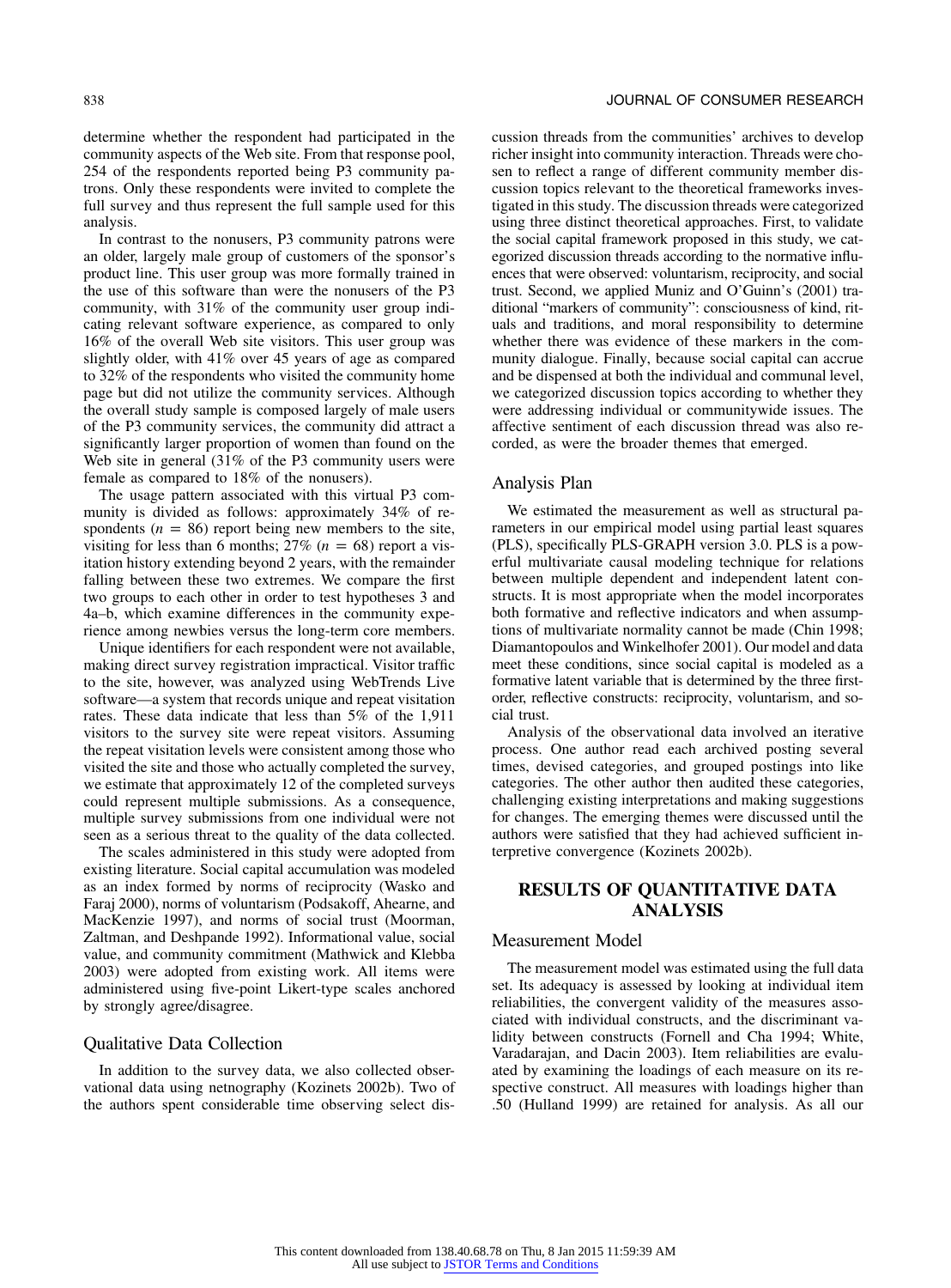#### **TABLE 1**

MEASUREMENT MODEL RESULTS

| Construct and description of items                                                     | Loading | t-value |
|----------------------------------------------------------------------------------------|---------|---------|
| Social capital                                                                         |         |         |
| Norms of reciprocity:                                                                  | .330    | 29.15   |
| When I receive help, I feel it is only right to give back and help others              | .964    | 59.71   |
| Members should return favors when the XYZ community is in need                         | .979    | 69.79   |
| Norms of voluntarism:                                                                  | .399    | 16.21   |
| I assist fellow XYZ users in finding solutions to their problems                       | .850    | 40.17   |
| am willing to work together with others to improve the XYZ experience                  | .856    | 45.91   |
| I keep up with the latest technical developments in order to make useful contributions |         |         |
| to the XYZ community                                                                   | .821    | 36.23   |
| Norms of social trust:                                                                 | .450    | 23.22   |
| I trust XYZ contributors to know things I don't know                                   | .815    | 23.85   |
| I would base an important decision on advice I received from the contributors to this  |         |         |
| XYZ forum                                                                              | .845    | 38.85   |
| Contributors to the XYZ forum have high integrity                                      | .842    | 35.23   |
| Informational value:                                                                   |         |         |
| I find the information on this XYZ forum to be valuable                                | .941    | 113.97  |
| I think of this XYZ forum as an information resource                                   | .933    | 85.49   |
| There is unique value in the XYZ forums                                                | .925    | 74.58   |
| Social value:                                                                          |         |         |
| I think of the patrons of this XYZ forum as my extended family                         | .792    | 24.23   |
| Participating on this XYZ forum provides an important source of camaraderie for me     | .846    | 36.82   |
| This XYZ forum provides a sounding board for my ideas                                  | .864    | 48.06   |
| I rely on the personal support I get from others in this XYZ forum                     | .709    | 14.60   |
| Virtual P3 community commitment:                                                       |         |         |
| The relationship I have with this XYZ forum is important to me                         | .888    | 66.34   |
| I really care about the fate of this XYZ forum                                         | .902    | 123.86  |
| The relationship I have with this XYZ forum is one I intend to maintain indefinitely   | .932    | 51.63   |

measures have loadings higher than .70, we did not have to delete any items. All items and their associated loadings and *t*-values are reported in table 1.

Convergent validity of the first-order, reflective constructs is assessed using composite scale reliability and average variance extracted (Chin 1998; Fornell and Larcker 1981). Composite scale reliability ranged from .81 to .96, exceeding the recommended cutoff value of .70 (Nunnally and Bernstein 1994). The only exception is reciprocity, which has a composite reliability of .65 and thus falls marginally below the recommended cutoff. This lower composite reliability is probably due to the fact that the construct is only measured by two items. Average variance extracted ranges from .59 to .90, exceeding the cutoff value of .50 suggested by Fornell and Larcker (1981). Again, the only exception is reciprocity, which falls slightly short, with an average variance extracted of .48.

Discriminant validity is examined for each construct in three ways (White et al. 2003). First, we compared the square root of the average variance extracted with the correlation between two latent constructs (Fornell and Larcker 1981). Discrimant validity is supported when the square root of the average variance extracted exceeds this correlation. Second, each correlation should be less than one by an amount greater than twice its respective standard error (Bagozzi and Warshaw 1990). Finally, an examination of the theta matrix should confirm that all items load highest on their associated construct. All off-diagonal elements in the theta matrix should be below  $|.20$  (Falk and Miller 1992). All of our constructs meet these requirements, exhibiting satisfactory discriminant validity. Composite reliabilities, average variance extracted, and the correlations between constructs are summarized in table 2. In addition, table 3 presents the correlations between all items.

As we collected the data on both independent and dependent variables from the same pool of respondents, the potential for common method variance exists. In order to address this potential problem, we used the approach proposed by Lindell and Whitney (2001). We recalculated the

#### **TABLE 2**

COMPOSITE RELIABILITY, AVERAGE VARIANCE EXTRACTED, AND CORRELATIONS

|                                                     |          |                                    | CR AVE Rec Vol Trust IV SV               |  | Commit |
|-----------------------------------------------------|----------|------------------------------------|------------------------------------------|--|--------|
| Rec<br>Vol<br><b>900.</b> **498. **631. 1631. Trust | .65. .48 | .693<br><b>768.</b> **556. 81. 81. |                                          |  |        |
| ΙV                                                  |          |                                    | <b>825.</b> **755. **429. **676. 68. 87. |  |        |
| .591** .074** .624** .624** .674** .674** .583      |          |                                    |                                          |  | .949   |

NOTE.—CR = composite reliability,  $AVE$  = average variance extracted, Rec = reciprocity, Vol = voluntarism, IV = informational value, SV = social value,  $Comment = commitment.$  Numbers in bold on the diagonal denote the square root of the average variance extracted.

 $*$ *r* $p$  < .01.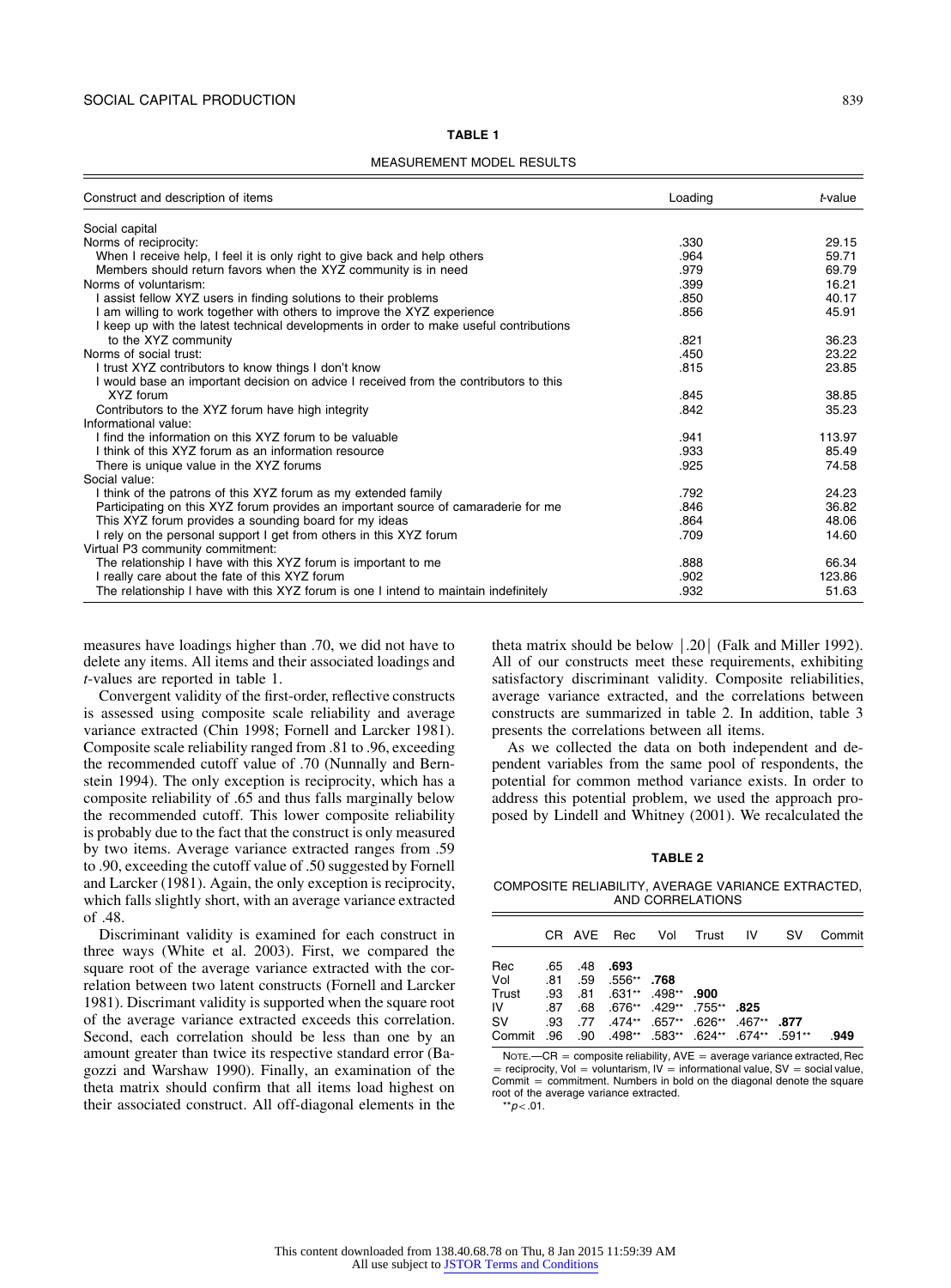|                         | Com <sub>3</sub><br>Com <sub>2</sub> |  |                                                                                                                                                                                                                                                                                                                                                                                                                                                                                                     |               |   |                                                                                                                                                                                                                                                                                                                                                      |  |                                                                                                                                                                                |  |                                                                                                                                                                                                                                                                                                                                                                                                                                    |                                        | 1.000    | 1.000<br>$.727**$ |                                                                      |
|-------------------------|--------------------------------------|--|-----------------------------------------------------------------------------------------------------------------------------------------------------------------------------------------------------------------------------------------------------------------------------------------------------------------------------------------------------------------------------------------------------------------------------------------------------------------------------------------------------|---------------|---|------------------------------------------------------------------------------------------------------------------------------------------------------------------------------------------------------------------------------------------------------------------------------------------------------------------------------------------------------|--|--------------------------------------------------------------------------------------------------------------------------------------------------------------------------------|--|------------------------------------------------------------------------------------------------------------------------------------------------------------------------------------------------------------------------------------------------------------------------------------------------------------------------------------------------------------------------------------------------------------------------------------|----------------------------------------|----------|-------------------|----------------------------------------------------------------------|
|                         | Com <sup>1</sup>                     |  |                                                                                                                                                                                                                                                                                                                                                                                                                                                                                                     |               |   |                                                                                                                                                                                                                                                                                                                                                      |  |                                                                                                                                                                                |  |                                                                                                                                                                                                                                                                                                                                                                                                                                    | 000                                    | $.588**$ |                   |                                                                      |
|                         | SV4                                  |  |                                                                                                                                                                                                                                                                                                                                                                                                                                                                                                     |               |   |                                                                                                                                                                                                                                                                                                                                                      |  |                                                                                                                                                                                |  |                                                                                                                                                                                                                                                                                                                                                                                                                                    | 00 *<br>00 *<br>00 01 01<br>1 01 01 01 |          |                   |                                                                      |
|                         | S <sub>0</sub>                       |  |                                                                                                                                                                                                                                                                                                                                                                                                                                                                                                     |               |   |                                                                                                                                                                                                                                                                                                                                                      |  |                                                                                                                                                                                |  |                                                                                                                                                                                                                                                                                                                                                                                                                                    | $-486$<br>496 $-476$<br>476 $-476$     |          |                   |                                                                      |
|                         | SV <sub>2</sub>                      |  |                                                                                                                                                                                                                                                                                                                                                                                                                                                                                                     |               |   |                                                                                                                                                                                                                                                                                                                                                      |  |                                                                                                                                                                                |  | $\begin{array}{c}\n 000 \\  713 \\  \hline\n 747 \\  \hline\n 1146 \\  \hline\n 146 \\  \hline\n 147 \\  \hline\n 147 \\  \hline\n 147 \\  \hline\n 147 \\  \hline\n 147 \\  \hline\n 147 \\  \hline\n 148 \\  \hline\n 147 \\  \hline\n 148 \\  \hline\n 149 \\  \hline\n 149 \\  \hline\n 149 \\  \hline\n 140 \\  \hline\n 140 \\  \hline\n 140 \\  \hline\n 140 \\  \hline\n 140 \\  \hline\n 140 \\  \hline\n 140 \\  \hline$ |                                        |          |                   |                                                                      |
|                         | <b>SV1</b>                           |  |                                                                                                                                                                                                                                                                                                                                                                                                                                                                                                     |               |   |                                                                                                                                                                                                                                                                                                                                                      |  |                                                                                                                                                                                |  | $000$ $0.28$ $0.27$ $0.29$ $0.29$ $0.29$ $0.29$ $0.29$ $0.29$ $0.29$ $0.29$ $0.29$ $0.29$ $0.29$ $0.29$ $0.29$ $0.29$ $0.29$ $0.29$ $0.29$ $0.29$ $0.29$ $0.29$ $0.29$ $0.29$ $0.29$ $0.29$ $0.29$ $0.29$ $0.29$ $0.29$ $0.29$                                                                                                                                                                                                     |                                        |          |                   |                                                                      |
|                         | $\mathbb{S}^2$                       |  |                                                                                                                                                                                                                                                                                                                                                                                                                                                                                                     |               |   |                                                                                                                                                                                                                                                                                                                                                      |  |                                                                                                                                                                                |  |                                                                                                                                                                                                                                                                                                                                                                                                                                    |                                        |          |                   |                                                                      |
| FULL CORRELATION MATRIX | $\geq$                               |  |                                                                                                                                                                                                                                                                                                                                                                                                                                                                                                     |               |   |                                                                                                                                                                                                                                                                                                                                                      |  | $000$ $0.83$ $0.76$ $0.76$ $0.76$ $0.76$ $0.76$ $0.76$ $0.76$ $0.76$ $0.76$ $0.76$ $0.76$                                                                                      |  |                                                                                                                                                                                                                                                                                                                                                                                                                                    |                                        |          |                   |                                                                      |
|                         | Σ                                    |  |                                                                                                                                                                                                                                                                                                                                                                                                                                                                                                     |               |   |                                                                                                                                                                                                                                                                                                                                                      |  | $\begin{array}{l} 0.000 \\ 0.027 \\ 0.074 \\ 0.074 \\ 0.074 \\ 0.074 \\ 0.074 \\ 0.074 \\ 0.074 \\ 0.074 \\ 0.000 \\ 0.000 \\ 0.000 \\ 0.000 \\ 0.000 \\ 0.000 \\ \end{array}$ |  |                                                                                                                                                                                                                                                                                                                                                                                                                                    |                                        |          |                   | national value, SV = social value, Com = commitment                  |
|                         | Trust3                               |  |                                                                                                                                                                                                                                                                                                                                                                                                                                                                                                     |               |   |                                                                                                                                                                                                                                                                                                                                                      |  |                                                                                                                                                                                |  |                                                                                                                                                                                                                                                                                                                                                                                                                                    |                                        |          |                   |                                                                      |
|                         | Trust2                               |  |                                                                                                                                                                                                                                                                                                                                                                                                                                                                                                     |               |   |                                                                                                                                                                                                                                                                                                                                                      |  |                                                                                                                                                                                |  |                                                                                                                                                                                                                                                                                                                                                                                                                                    |                                        |          |                   |                                                                      |
|                         | Trust1                               |  |                                                                                                                                                                                                                                                                                                                                                                                                                                                                                                     |               | 8 |                                                                                                                                                                                                                                                                                                                                                      |  |                                                                                                                                                                                |  |                                                                                                                                                                                                                                                                                                                                                                                                                                    |                                        |          |                   |                                                                      |
|                         | Vol3                                 |  |                                                                                                                                                                                                                                                                                                                                                                                                                                                                                                     | $\frac{0}{2}$ |   | $\frac{1}{2}$<br>$\frac{1}{2}$<br>$\frac{1}{2}$<br>$\frac{1}{2}$<br>$\frac{1}{2}$<br>$\frac{1}{2}$<br>$\frac{1}{2}$<br>$\frac{1}{2}$<br>$\frac{1}{2}$<br>$\frac{1}{2}$<br>$\frac{1}{2}$<br>$\frac{1}{2}$<br>$\frac{1}{2}$<br>$\frac{1}{2}$<br>$\frac{1}{2}$<br>$\frac{1}{2}$<br>$\frac{1}{2}$<br>$\frac{1}{2}$<br>$\frac{1}{2}$<br>$\frac{1}{2}$<br> |  |                                                                                                                                                                                |  |                                                                                                                                                                                                                                                                                                                                                                                                                                    |                                        |          |                   |                                                                      |
|                         | Vol2                                 |  |                                                                                                                                                                                                                                                                                                                                                                                                                                                                                                     |               |   |                                                                                                                                                                                                                                                                                                                                                      |  |                                                                                                                                                                                |  |                                                                                                                                                                                                                                                                                                                                                                                                                                    |                                        |          |                   |                                                                      |
|                         | Vol1                                 |  |                                                                                                                                                                                                                                                                                                                                                                                                                                                                                                     |               |   |                                                                                                                                                                                                                                                                                                                                                      |  |                                                                                                                                                                                |  |                                                                                                                                                                                                                                                                                                                                                                                                                                    |                                        |          |                   |                                                                      |
|                         | Rec <sub>2</sub>                     |  |                                                                                                                                                                                                                                                                                                                                                                                                                                                                                                     |               |   |                                                                                                                                                                                                                                                                                                                                                      |  |                                                                                                                                                                                |  |                                                                                                                                                                                                                                                                                                                                                                                                                                    |                                        |          |                   |                                                                      |
|                         | Rec1                                 |  |                                                                                                                                                                                                                                                                                                                                                                                                                                                                                                     |               |   |                                                                                                                                                                                                                                                                                                                                                      |  |                                                                                                                                                                                |  |                                                                                                                                                                                                                                                                                                                                                                                                                                    |                                        |          |                   | Norte.—Rec = reciprocity, Vol = voluntarism, IV = inform<br>**p<.01. |
|                         |                                      |  | $\begin{array}{l} 7.89 \rightarrow 0 \\ 7.89 \rightarrow 0 \\ 7.89 \rightarrow 0 \\ 8.89 \rightarrow 0 \\ 9.89 \rightarrow 0 \\ 1.89 \rightarrow 0 \\ 1.89 \rightarrow 0 \\ 1.89 \rightarrow 0 \\ 1.89 \rightarrow 0 \\ 1.89 \rightarrow 0 \\ 1.89 \rightarrow 0 \\ 1.89 \rightarrow 0 \\ 1.89 \rightarrow 0 \\ 1.89 \rightarrow 0 \\ 1.89 \rightarrow 0 \\ 1.89 \rightarrow 0 \\ 1.89 \rightarrow 0 \\ 1.89 \rightarrow 0 \\ 1.89 \rightarrow 0 \\ 1.89 \rightarrow 0 \\ 1.89 \rightarrow 0 \\ 1.$ |               |   |                                                                                                                                                                                                                                                                                                                                                      |  |                                                                                                                                                                                |  |                                                                                                                                                                                                                                                                                                                                                                                                                                    |                                        |          |                   |                                                                      |

| ؞<br>Ξ<br>TABI | ŕ<br>٠.<br>₹<br>Ξ<br>É<br>:<br>t<br>ī<br>Ē<br>ċ |
|----------------|-------------------------------------------------|
|----------------|-------------------------------------------------|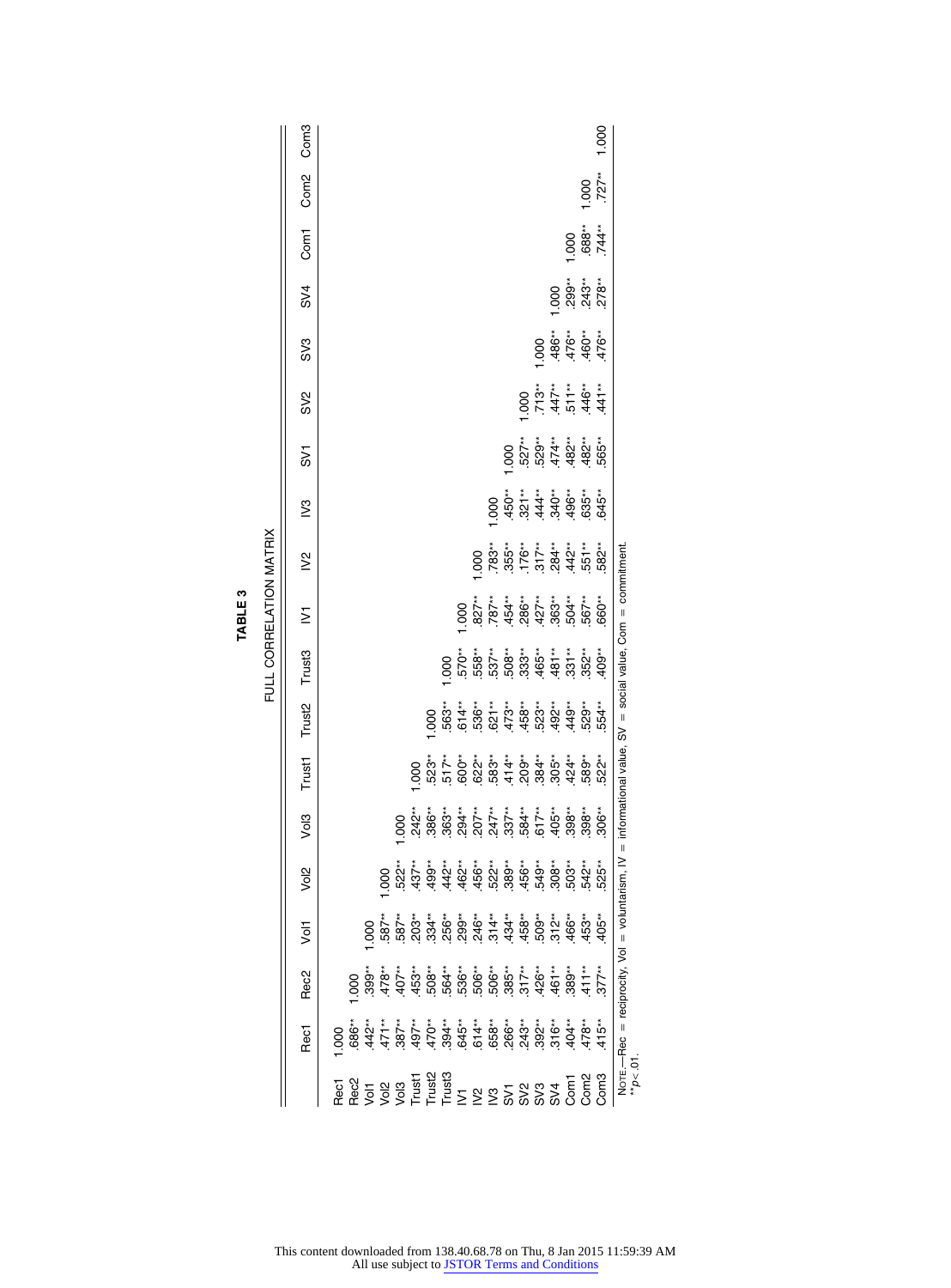

**RESULTS** 



\**p*-value for  $\Delta \beta$  < .01 \*\**p*-value for  $R^2$  < .01

correlations reported in table 2, as well as the associated *t*statistics, using Lindell and Whitney's formulas to control for common method variance. If significant unadjusted zero order correlation coefficients remain significant after adjusting for common method variance, this suggests that the results are genuine and cannot be accounted for by common method variance. After adjusting for common method variance, all correlation coefficients remained significant. Hence, we can conclude that common method variance does not seem to pose a severe problem to our data.

#### Social Capital Indicators and Consequences

We tested the structure of social capital (hypothesis 1) using the full data set. Given that social capital is operationalized as a formative latent construct, it was specified as the linear sum of voluntarism, reciprocity, and social trust. Formative indicator models are statistically underidentified (Bollen and Lennox 1991), therefore, they can be estimated only if placed within a nomological net that incorporates consequences of the latent variable (Bollen 1989). Therefore, hypotheses 2a–2b, which relate to the value-based outcomes of social capital accumulation, were simultaneously modeled (Jarvis, MacKenzie, and Podsakoff 2003).

The results indicate that the three normative influences, voluntarism ( $\beta = .40$ ;  $t = 16.21$ ), reciprocity ( $\beta = .33$ ;  $t = 29.15$ , and social trust ( $\beta = .45$ ;  $t = 23.22$ ) are all significant formative dimensions of social capital. The test of hypotheses 2a–2b was also supported with a positive relationship emerging between social capital and information value ( $\beta = .75$ ;  $t = 24.89$ ;  $R^2 = .57$ ), as well as social capital and the perceived value of the social support system  $(\beta = .71, t = 18.28; R^2 = .51).$ 

To test the remaining hypotheses, we specified two additional structural models, the first using the data from the subgroup of community newbies (i.e., membership length of 6 months or less), followed by the long-term core member subgroup (i.e., membership length of more than 2 years). In figure 1 we summarize the results. The beta coefficients and associated *t*-values are reported for each hypothesized relationship, along with the  $\mathbb{R}^2$  for each endogenous construct, as indicated by the PLS analysis.

Among the newbie subgroup, both informational resources ( $\beta = .80$ ;  $t = 15.34$ ;  $R^2 = .64$ ) and social support  $(\beta = .57; t = 4.10; R<sup>2</sup> = .33)$  were perceived as significant outcomes of the community's social capital. As expected, informational resources were found to be a significant predictor of community commitment ( $\beta = .33$ ;  $t = 2.58$ ), ex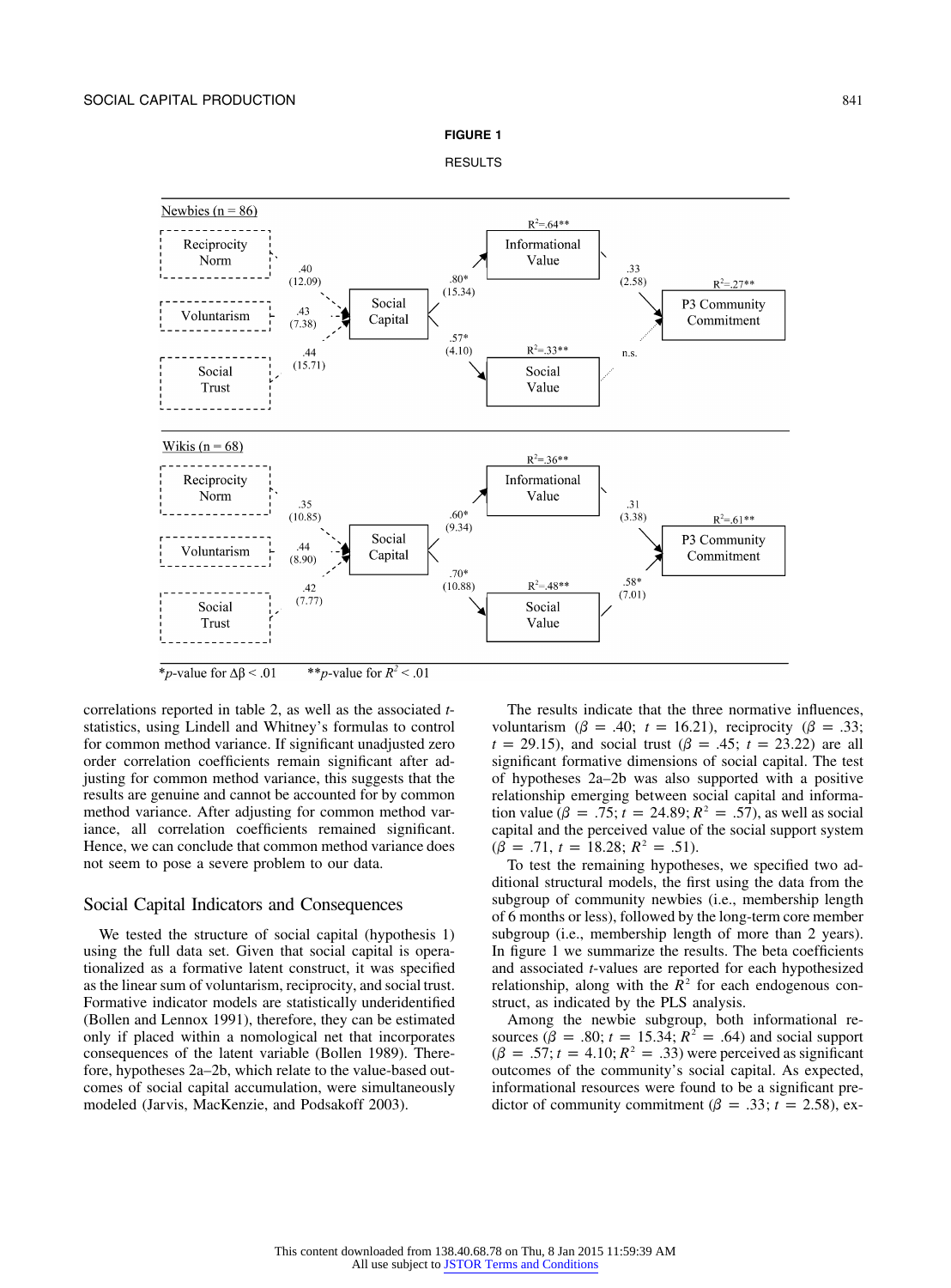plaining 27% of the variance and providing support for hypothesis 3. The social value–community commitment link was also freed for estimation but was found to be nonsignificant.

The second structural model focused on the long-term core community of wikis. The results provide support for hypotheses 4a and 4b. Informational resources ( $\beta = .31$ ;  $t = 3.38$ ) and the social support system ( $\beta = .58$ ;  $t =$ 7.01) were both significant predictors of P3 community commitment, explaining 61% of the variance and providing support for hypothesis 4a. As expected, the value of the social support systems perceived by these core members proved to be the dominant determinant of community commitment.

To test hypothesis 4b, we used MANOVA to examine mean differences between core community members and newbies. In support of our hypothesis, the means of all study variables are significantly heightened by long-term membership in the community. Table 4 summarizes these findings.

# **RESULTS OF QUALITATIVE DATA ANALYSIS**

The unique context of a virtual P3 community influences the nature of the community interactions and the social capital production that we observed. In the archived community conversations of the particular P3 community that we studied, we found evidence of the three norms underlying social capital, the traditional markers of "community," as well as examples of bonding and collective action. As might be expected, examples of positive, negative, and neutral sentiment were found throughout the archives of the community discussion threads. The overriding majority of discussion threads could be classified as neutral comments that tended to be direct responses to specific questions, offering little or no elaboration. These comments illustrate the information exchange focus of this virtual P3 community. The following is an exchange that illustrates the culture of voluntarism permeating this virtual P3 community:

*Ron:* Hi, I received a file from someone in Japan that I cannot read or print. The help file tells me that I need a language font kit, and that the update feature will pick this up for me automatically when I open the file. However, while the update feature is triggered it does not succeed, coming back with no updates available at this time. Any ideas on how I can read this file, or alternative ways to get this language font kit?

*OriginalGangster:* You might need the latest version of the program, v7.0 for the asian language thing. Which version are you running?

*Graffiti:* Try changing the file name to "English characters"—this should open the file.

| A<br>\BL |  |
|----------|--|
|----------|--|

| MEAN DIFFERENCES BETWEEN NEWBIES AND WIKIS |      |                |       |          |  |  |  |  |
|--------------------------------------------|------|----------------|-------|----------|--|--|--|--|
|                                            |      | <b>Newbies</b> | Wikis |          |  |  |  |  |
| Variable                                   | x    | σ              | x     | $\sigma$ |  |  |  |  |
| Reciprocity norm                           | 2.78 | 1.36           | 3.99  | .81      |  |  |  |  |
| Voluntarism                                | 2.33 | .79            | 3.58  | .89      |  |  |  |  |
| Social trust                               | 2.90 | .94            | 3.75  | .74      |  |  |  |  |
| Informational value                        | 2.52 | 1.05           | 4.23  | .88      |  |  |  |  |
| Social value                               | 2.72 | .97            | 3.35  | .83      |  |  |  |  |
| Commitment                                 | 2.43 | 1.12           | 4.09  | .80      |  |  |  |  |

Note  $-p$ -value  $\Delta x < .001$ .

*MarkATS:* Or simply click on the link below, you can install the kit from there. [Weblink provided]

*Ron:* Great, Graffiti's trick worked, but downloading it is also great. Thanks!

Virtual communities are maintained by the normative influences that impose a moral responsibility to volunteer, to reciprocate, and to act in a trustworthy manner. Generalized reciprocity is one of the most important of these influences, creating the expectation that members are to help each other whenever possible, even if they do not receive an immediate reward in return. Instead, they trust that their help will be repaid by someone else at some point in the future. This idea is similar to Giesler's (2006) argument that peer-topeer file-sharing networks operate as consumer gift systems, in which consumers share their files under the assumption that the entire community operates on the same premise. Although the gift exchanged in a virtual P3 community is knowledge, a generalized sense of reciprocity is governing interaction, as can be seen in the following exchange between Dorothy and Paul:

*Dorothy:* Can anybody please help me with this? I can't get the text field tool in the library palette to turn off! I tried everything.

*Paul:* Which text field of what library palette in which application?

*Dorothy:* Paul. You are wonderful for actually responding. In the meantime, I asked my son and he got rid of it. Thanks so much again!

Paul: Welcome. I help you, you'll help someone else, someone else'll help me—that's how it works here. Get your son to participate too.

#### Community Markers: Consciousness of Kind

As validation of our quantitative findings and to provide support for the contention that virtual P3 communities are indeed genuine communities, we also observed what Muniz and O'Guinn (2001, 418) described as consciousness of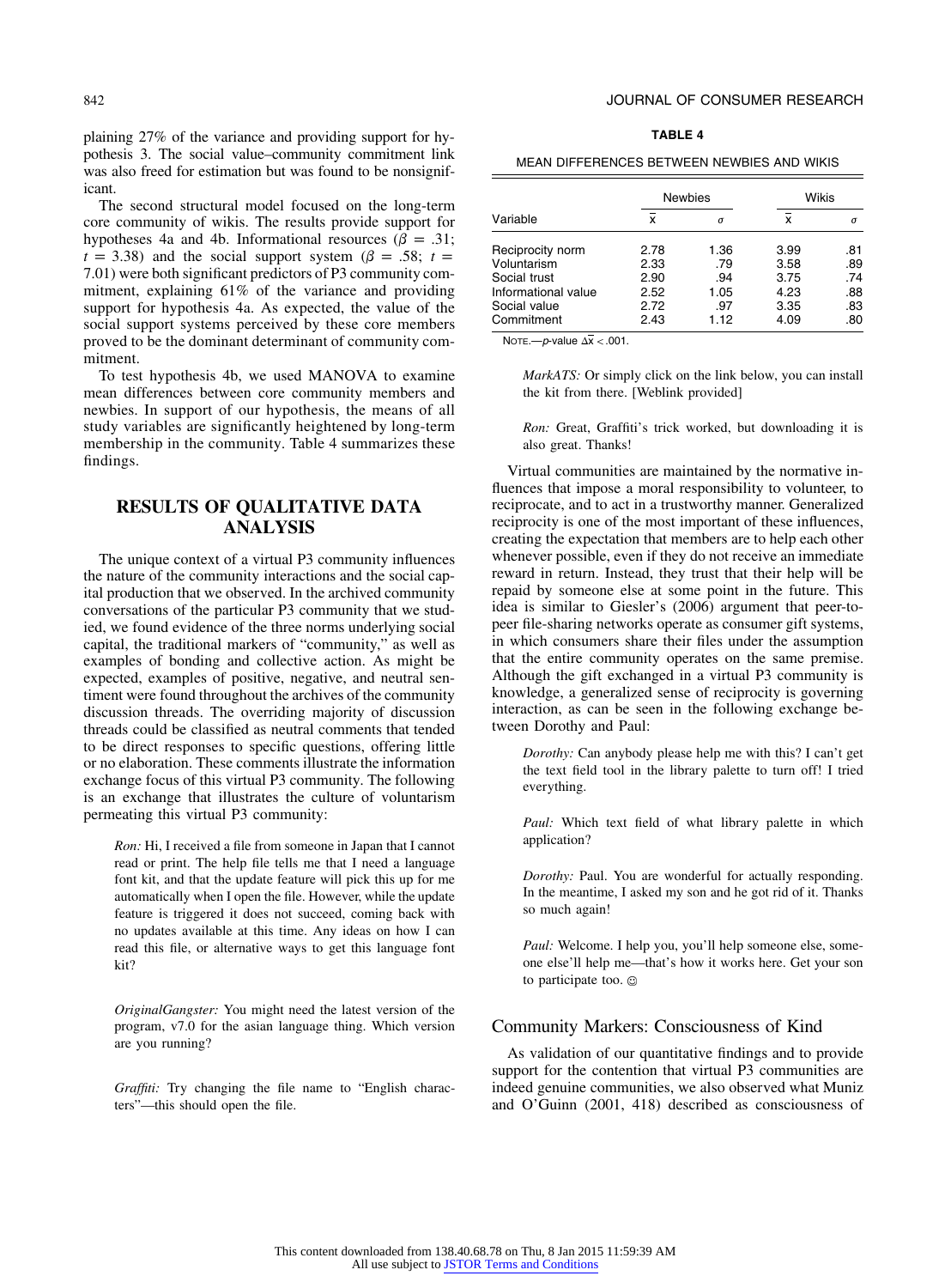kind, defined as "the most important element of community." Consciousness of kind reflects the social bond that is evident in the "intrinsic connection members feel toward one another, and the collective sense of difference from others not in the community."

In virtual P3 communities, particularly in highly technical communities of practice (Wasko and Faraj 2005), this feeling of belonging to a group tends to stem from shared expert knowledge. The following post illustrates the feeling of belonging that has emerged from knowledge sharing between community contributors.

*Robert:* Thanks, I did find it miraculously—I could swear that it was not there before. . . . The letters are tiny, but there they are! . . . Thanks for your continued "watching"—this is a great "community" of true well wishers.

The knowledge-based connection that creates a collective sense of difference from others not in the community can also be seen in the following exchange:

*Freda:* I just have to share this, please indulge me.

*Friend:* Why does your Arial look different to my Arial?

*Me:* Because it's Quadraat Sans. (The upside? She can see a difference.  $\circledcirc$ )

*Don:* Ah yes, people think there are only two kinds of fonts, Arials and Times. She knew it wasn't a Times, so it had to be an Arial.

*Neil:* Don't throw a script or black letter font at her—might put her over the edge!

This discussion illustrates that the members of our community feel a "we-ness" based on their expertise that sets them apart from everyone else. They make fun of Freda's friend who does not belong to the in-group. Rather, she belongs to "them," the "people who think there are only two kinds of fonts"—people our community members clearly look down upon. This demarcation from the ignorant masses underscores the similarities our community members perceive among themselves and contributes to a strong group feeling. While this example illustrates the cohesive influence of shared expert knowledge, opposing views can also surface among community experts, threatening the community as factions representing different perspectives splinter (Leigh et al. 2006). In both instances, however, shared "knowledge" is at the heart of establishing a strong connection that distinguishes community or subgroup members from outsiders. The consciousness of kind that we observed offers additional validation that virtual P3 activity can foster a genuine sense of community among P3 participants. This community has become much more than simply a question and answer forum. Instead, this collective has begun to define itself in interpersonal terms, as evidenced in the following post:

*Tom:* Absolutely fascinating. The tour is MUCH appreciated.

Thank you Jeff for taking time to make all of us other users feel like part of the family.

Participation in this virtual P3 community has taken on a familial tone, illustrating the social nature of the community experience. The discussion presented earlier between Alberto and Lawrence, two regular contributors to our virtual P3 community, also reflected this consciousness of kind, as the two came to perceive themselves as being part of a larger collective. Their participation in this community demonstrated a shared faith that members' needs would be met through their commitment to each other and to the larger community (McMillan and Chavis 1986; Ridings and Gefen 2004).

### Community Markers: Rituals and Traditions

Communities are also characterized by shared rituals and traditions that emphasize a unique culture and often include symbolic gestures or specific language that is only meaningful to informed members (Muniz and O'Guinn 2001). The members of our virtual P3 community have instituted certain rituals and traditions. For example, every month, they engage in a "Name That Font" competition. The winner of the previous round has to find and post a picture of a rare font type that the other members then try to identify. The winner of the competition gets the nickname "Johannes" for the duration of his 1-month rule—after Johannes Gutenberg, the inventor of movable type printing. The winners are numbered, and during our data collection, we witnessed the respective triumphs of Johannes XXV and Johannes XXVI. This amusing tradition was born out of a serious query several years ago and has been enthusiastically continued by both long-term and newer members ever since.

#### Community Markers: Moral Responsibility

Not only do participants exhibit a sense of belonging and community identification, they are also seen to exhibit a sense of moral responsibility to their community's future. Virtual P3 communities can be quite fragile social structures given the porous borders that make membership open and noncommittal. Consequently, survival of the community is of prime concern for its core members who recognize that they must not only attract but retain new community members. Socialization into the group is key, as captured in Ian's words:

*Ian:* Experienced users have few problems. This forum is a rich area of mutual support for all of us. But the new user, tomorrow's experienced user, has a real struggle to join in. . . . If the forum is to be a key support for users, then a lot more usability engineering is needed to ensure that the new user does not fall down the learning cliff, but instead enjoys the experience and boosts the forum population before the oldies die off.

As Ian's statement reveals, he is worried about the process that turns a newbie into vital core members of the com-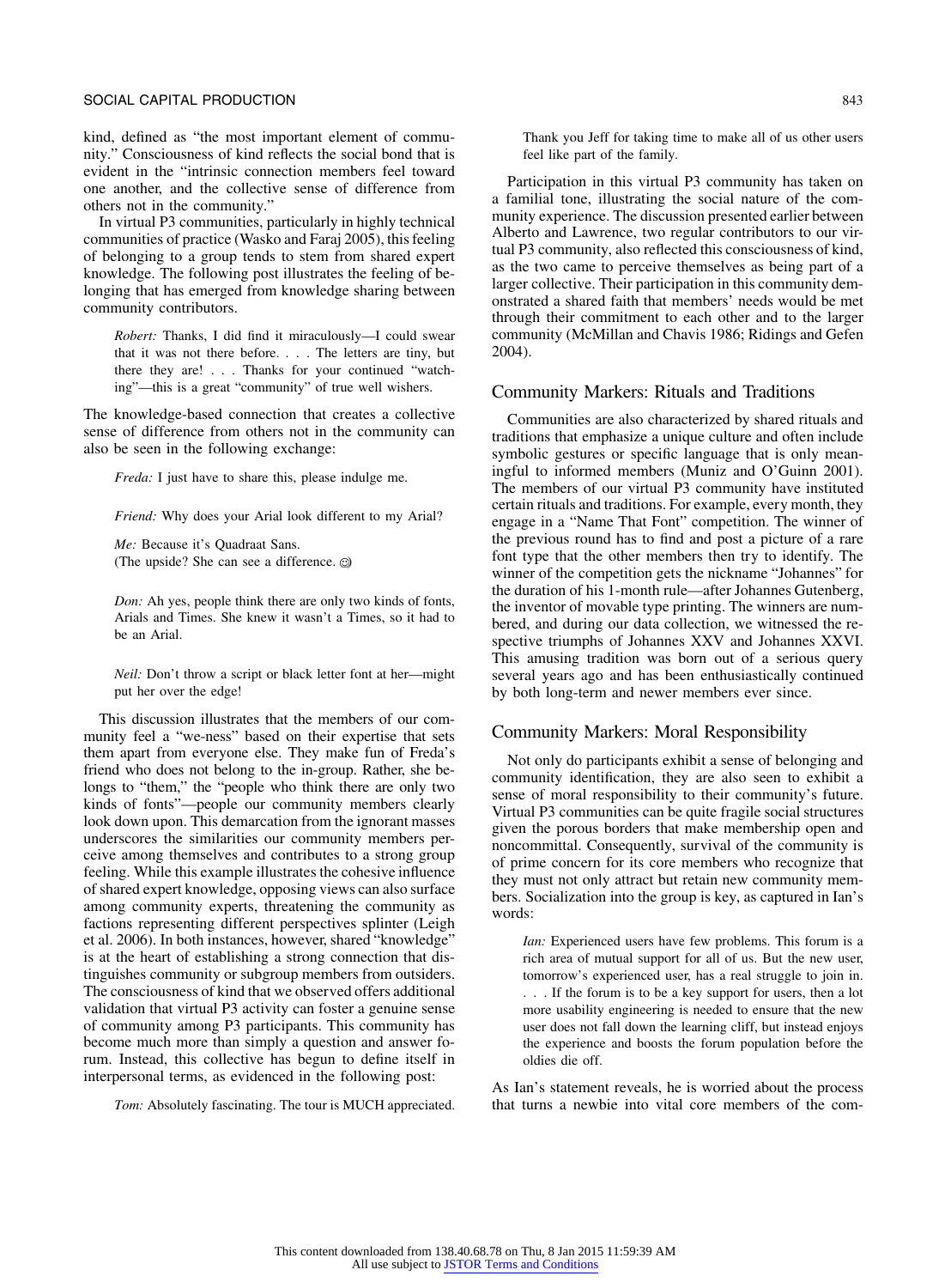#### 844 JOURNAL OF CONSUMER RESEARCH

munity and identifies some of the problems that he perceives can inhibit this process.

The positive exchanges found in the archives of this virtual P3 community tend to illustrate the normative influences than underlie social capital formation and provide evidence of the markers of community as defined by Muniz and O'Guinn (2001). As a shared sense of morality reflected in voluntarism and reciprocity as well as a consciousness of kind begins to emerge, trustworthiness can be taken for granted (Coleman 1988), and the community begins to operate as a cohesive social entity capable of collective action.

# Social Capital Outcomes at the Individual versus Communal Level

One of the characteristics of social capital is that it operates at different levels of a social structure. It exists as potential energy available to be tapped to serve individuals in times of need or it can be mobilized to address broader communal or societal needs (Coleman 1988; Putnam 1993). The quantitative data analysis focused on the consequences of social capital harnessed to solve specific individual-level problems. From the qualitative data collected, we provide evidence of collective action, which is fundamental to conceptual discussions of social capital and community (Coleman 1988).

The virtual P3 community that we studied was hosted by a commercial sponsor. Consequently, its design was not under the control of the membership. In order to exert influence over how "their" community looks and operates, Jacob mobilizes the community toward collective action as seen by the following exchange:

*Jacob:* [The community's commercial sponsor] seems to be quite responsive to suggestions made by us. By aggregating our suggestions, we may have a unique opportunity to influence and help optimize the forums to come. Please add your suggestions! But be constructive, no bashing about what is wrong, but rather the functionalities we'd like to see.

Jacob's appeal resulted in over 200 replies, demonstrating that many members felt a shared sense of duty to actively shape the future of their community.

Negative comments uncovered in the community archives tended to relate to perceived product failures and illustrated how individual-level problem solving was elevated to collective action. In the following discussion thread, the community confirmed that a specific product failure was not attributable to user error. Instead, it was traced to the fact that the product had not been upgraded to support recent hardware advances. As you read through this exchange, you will see the community define the problem, plead with the firm to solve it, and eventually devise a series of strategies for working together to pressure the firm to respond. This exchange illustrates how the participants engaged in collective action.

Our virtual P3 community struggled over a 12-month period to solve a technical problem that existed with a product that the sponsoring firm did not seem to be supporting. Rather than being viewed as product abandonment in which brand devotees are forced to operate in a survival mode awaiting the "second coming" of the brand (Muniz and Schau 2005), this situation is perceived to be a failure in functionality and responsiveness on the part of the product and its creator, eliciting the wrath of the community. The following excerpts illustrate their dilemma:

*Thomas:* Yeap that is true [the system] only works if the guy who sends you the document . . . converts it before sending it to you. So engineers, back to the drawing board because this version is useless!

*JoNathan:* It think it's great that [the company] has provided this forum, but it doesn't look like anyone from [the company] monitors it, as there does not appear to be an answer to the problem. C'mon. . . . Step up to the plate!

*Bruce:* So here we are a scant 8 weeks after I first posted to this forum and still NOTHING! Hello [sponsor]  $\ldots$  are you out there?

After months of discussion, the frustration with the corporate sponsor of the virtual P3 community is beginning to show. The community members commiserate about the corporation's lack of responsiveness and suggest strategies for getting some answers.

*Tom R:* I work for a software company and I can't imagine that the required update . . . would be expensive. Like many lower priority development projects, it could be tossed to a low-cost overseas development subsidiary or contractor. How about it? Haven't you grown tired of the whining on this forum?

*Len:* We all agree and somehow we should be able to cause [the company] to make a [product that works], or maybe just maybe a 3rd party software company could write one. Hmmm. This seems to be so simple. "What is the holdup?"

*David:* The problem is not that they produced the wrong tool. They produced the right tool for the time at which it was written, and it is still the right tool for [older systems]. The problem is that they haven't created a new product that takes advantage of faster processors, extension memory, and [other capabilities] that have become common since the original product was produced.

*Len:* You are right on the "money." [The company] should be reading these messages because I think there is money to be made, even at a nominal fee we would all upgrade. Someone is asleep at the switch.

Finally, the P3 community users begin to talk about taking matters into their own hands. They have begun to threaten halfheartedly to release a competing product, and more seriously, they begin to urge each other to act together to force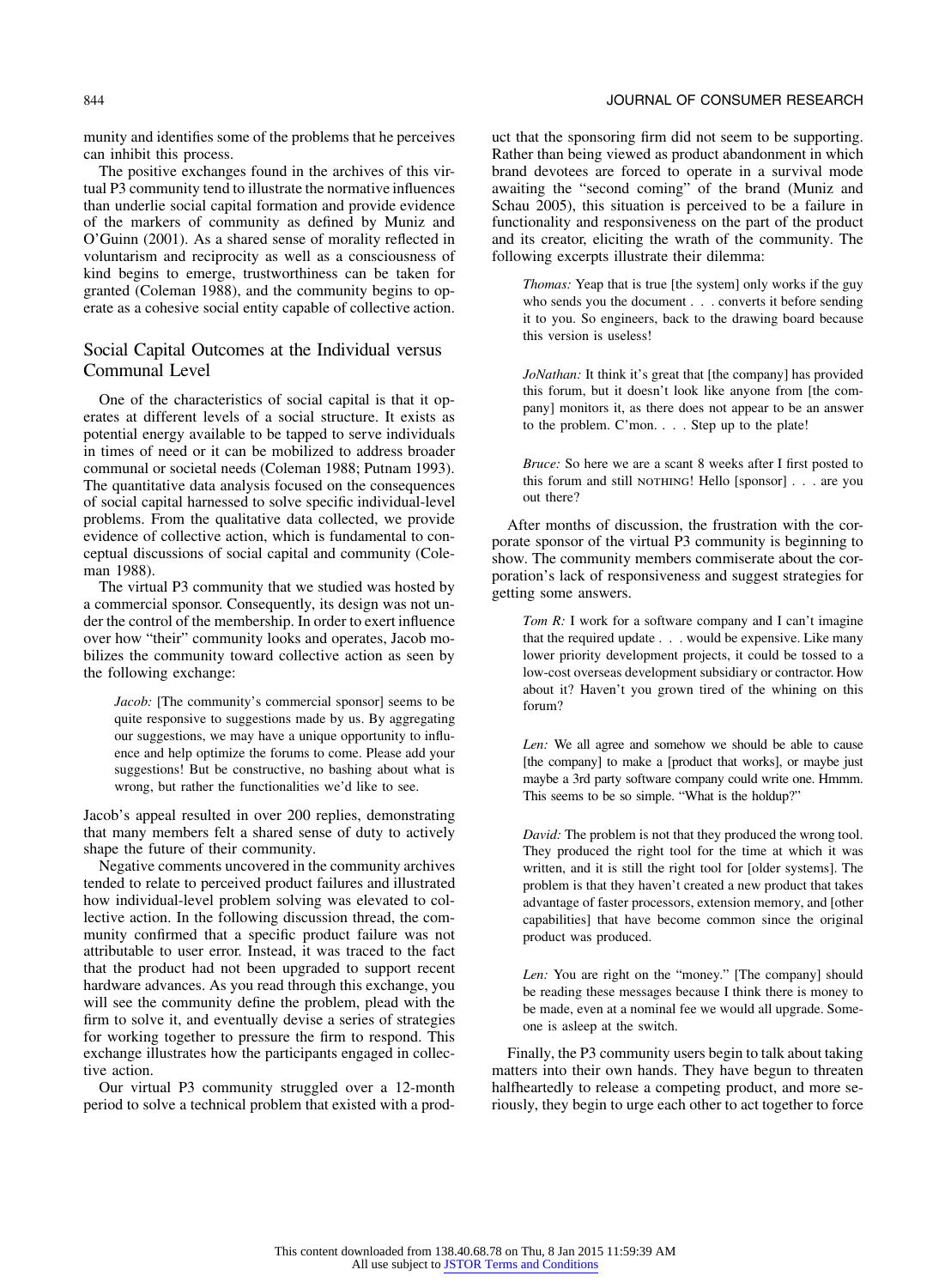change. Here are a few excerpts that illustrate their call for collective action.

*Rahul:* Hi To All The Developers at [the company] . . . PLZ PLZ & PLZ for the nth Time, release [a compatible version of your product]. I personally own both the models and I, like thousands of others, want [the company] to release their much anticipated [product]. Come on Guys Or, I will Be forced to release One. @ Just Kiddin !!!

*Tester Testered:* I noticed that [the company] staff doesn't read this forum or chooses to ignore it! So I suggest you fill out their survey like I did. Maybe then they will get the message. I'm sure I don't need to explain how disappointed you are with the support for a product that doesn't exist. The survey will take approximately 10 minutes to complete. Here's the address: http://survey.ccsurvey.com/.

*Kmozis:* To all: This is more than one year and [the company] did nothing—even do not answer. Let us all use [this recommended] competitive [product]. Let us share its [features] with all our business partners, let them know about this software. . . . Maybe when most of us and our business partners and their partners start to use [the competitor's product], then [the company] will wake up—if it will not be too late for them.

This exchange provides an example of a virtual P3 community as it escalates individual-level problem-solving activities into a collaborative effort to have their voice heard by the corporate sponsor. While the community has not gone so far as to boycott the corporate sponsor's products, members are beginning to suggest competitive alternatives, illustrating the collective power such communities can potentially wield.

### **DISCUSSION**

The results of our analysis demonstrate empirically that social capital is a latent construct, an intangible resource that is determined by the normative influences of voluntarism, reciprocity, and social trust. We also provide empirical evidence for Putnam's (1995) central premise that social capital creates value for members of a social network. Information resources and social support systems emanate from social capital, constituting the valued outcomes of virtual P3 community engagement. This study documents the process that draws individuals into a virtual P3 community, a process that includes adoption of community norms, utilization and contribution to the community's informational resources, and, finally, formation of social connections that lead to commitment to the community.

The accumulation of social capital draws boundaries within collectivities (Bourdieu 1986) as communal identity is recognized through expressive consumption (Holt 1997). As we examined the perceived differences in the virtual P3 community experience, we found that longevity provides a proxy for the boundaries that demarcate newbies from established wikis. Specifically, the consumption of informational resources by newbies contrasts with the inherently social character of the virtual P3 community as experienced by the community's core. Regardless of whether it is viewed from the perspective of a newbie or a core member, the formative structure of the social capital construct remained constant. This observed stability in the structure of social capital provides added support for our hypothesized conceptualization.

The informational resources of this virtual P3 community attract newbies to the Web site and appear to serve as the primary reason for continued patronage. Problem solving and information exchange were also clearly important to the long-term wikis of the community. However, among these core members, commitment to the community was not based solely, or even principally, on the informational resources that arise from P3 activities. Instead, the social support longterm members experience appears to exert the most weight in determining whether this core group of contributors will remain active. This is reflective of consciousness of kind (Gusfield 1978) and illustrates the value inherent in the camaraderie among core members of this group (Nelson and Otnes 2005).

Virtual P3 community newbies, however, perceived the existence of the social support system as a significant, albeit relatively weak outcome of the community's social capital. For them, this social support had nothing to do with the commitment they felt toward the community, a sentiment that appears to change with time. In communication research, such a lag effect has been accounted for by the socalled social information processing theory (Walther 1994), which holds that instead of preventing social exchange, the limited bandwidth of computer-mediated communication slows down but eventually facilitates the development of social exchange.

Long-term members of this community came to regard each other as family, and it is the camaraderie they experience that cements their ongoing commitment to the community. This finding illustrates Bourdieu's point that the duration of social capital accumulation not only influences its outcome but delineates observable factions within a collective. He notes, "exchange transforms the things exchanged . . . and the recognition of group membership which it implies, re-produces the group" (Bourdieu 1986, 250).

Our results suggest that personally enriching relationships formed in highly utilitarian virtual settings can assume a communal character that complements and possibly supplants the instrumental aims of the virtual P3 community. The linking value experienced as these connections form provides a compelling example of community-based consumption in spatially dispersed social networks (Cova 1997). Additionally, the evidence of collective action we observed as the community organized to influence the business activities of their corporate sponsor validates our characterization of this assemblage as a community. Virtual P3 communities are capable of accumulating and deploying social capital at the individual as well as communal levels. We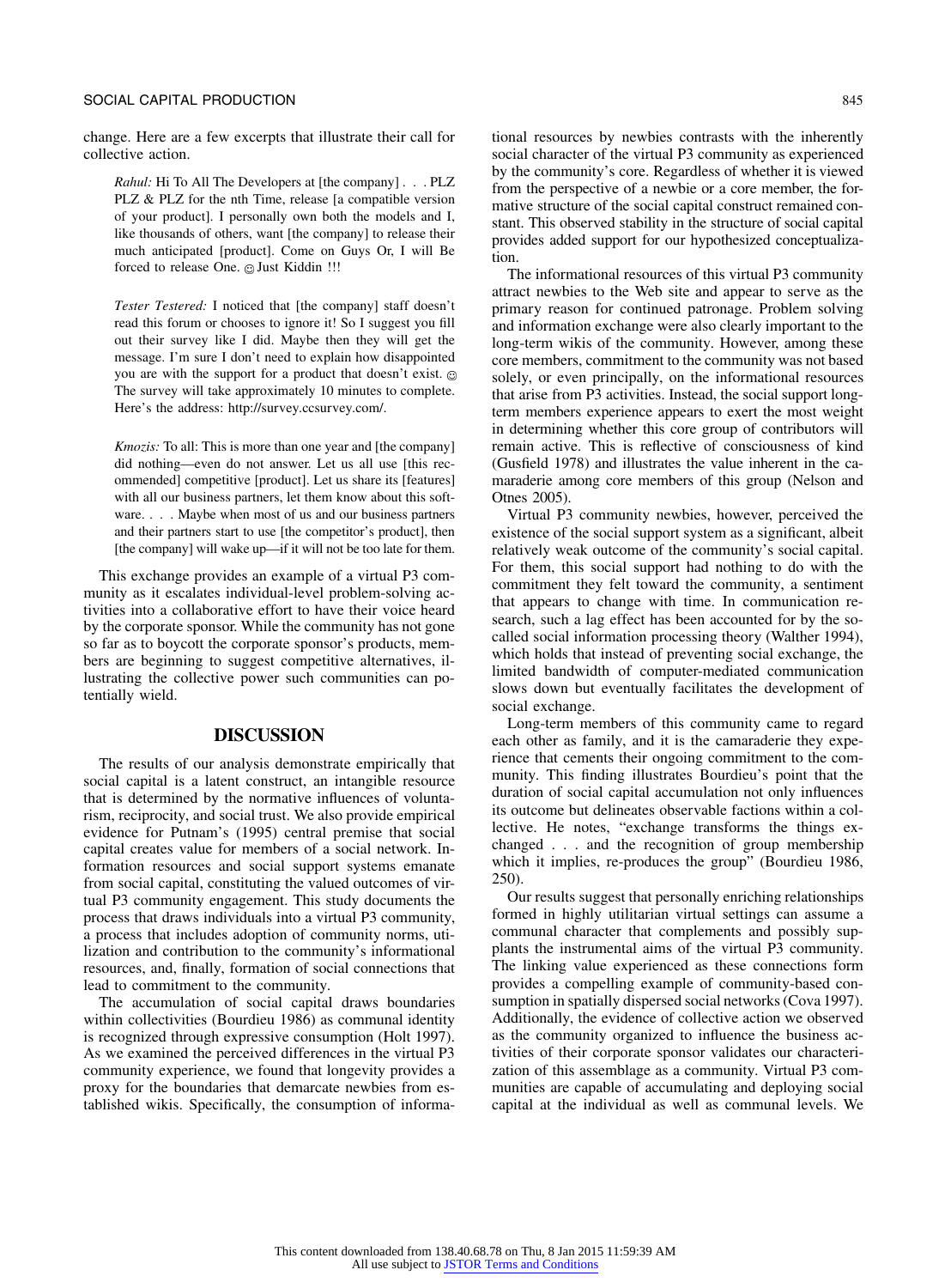therefore conclude that as underlying communal norms become ingrained, a community in the real sense of the word will begin to emerge.

# Limitations and Future Research Implications

The results of this study were based on a cross-sectional survey of active virtual P3 community patrons. This can be viewed as a potential limitation to this study in that the longterm consequences of social capital accumulation have not been demonstrated. The cross-sectional limitations of the data can be addressed in future research with a longitudinal monitoring of social capital reserves. Longitudinal research would allow future investigators to document the dynamic evolution of virtual consumption-based community formation. Future researchers are encouraged to use social capital as a metric for tracking the strength and character of consumer relationships as they transition overtime into consumption-based communities.

Initial screening was used to ensure that respondents were experienced with the Web site's virtual P3 community. However, the respondent's self-selection into the study may have biased results. Specifically, the line of questioning administered may have been susceptible to a social desirability bias as respondents may have overemphasized the utilitarian benefits they realized from participation in the virtual P3 community, while understating the social or expressive benefits. Therefore, caution should be exercised when generalizing these findings beyond a commercially sponsored virtual P3 community such as the one examined here.

It is interesting to note that a relative minority of Web site visitors actively contributed to the virtual P3 dialogue in this study. Specifically, 25% of the respondents report lurking without contributing to the community discussion, 60% report occasionally contributing, 12% report they regularly contribute to P3 community discussions, and 3% characterize themselves as discussion leaders. This pattern of participation is consistent with levels reported in other studies (Bagozzi and Dholakia 2002) and illustrates the fragility of the virtual community building process, given its dependence on the handful of highly engaged individuals who comprise its nucleus. Kozinets (2002a, 66) similarly observes that the "core of insiders who are frequently quoted and referenced by other community members" operate as "important arbiters" of community interaction, assuming "an opinion leadership role in their local context." We strongly encourage future researchers to investigate the roles these various individuals play, examining the structure of relationships that link community wikis, newbies, or lurkers to actual consumption attitudes and behaviors. Structural equation or PLS modeling of these relationships could be used to shed light on our understanding of concepts like opinion leadership within the context of a virtual community of consumers.

This study is unlike previous work that focused on the "signs, symbols, material objects, or places" employed by individuals to construct an identity by digitally associating themselves with brands on their personal Web sites (Schau and Gilly 2003, 385). Instead, social identity in a virtual P3 context results from one's interactions, which are often publicly evaluated using online feedback mechanisms. These reputation systems rely on "the Internet's bidirectional communication capabilities" to foster cooperation among strangers by ensuring that the behavior of one participant is publicly known by the entire community (Dellarocas 2003, 1407). Understanding the implications of a virtual identity that is publicly evaluated based on the merits of one's contribution as opposed to one that is constructed using selfselected words, pictures, or commercial brands is likely to present a fruitful area for future research.

Social capital is said to be the study of norms and networks. Research in FtF community settings suggests that the structure of a social network is likely to influence social capital accumulation. Putnam (1993), for example, observed the inhibiting effect of hierarchically structured communities on social capital formation in a small Italian village dominated by the Catholic Church. Newton (1997, 580) similarly contends that social capital is "strongly affected by the structures and policies of [community] governance." The informal governance systems that develop in virtual communities and the effect these systems have on value creation were not addressed in this study. As experts emerge from the ranks of community patrons and establish themselves, does their elevated status facilitate or inhibit community exchange? What is the process that promotes one to the status of wiki, and how does the network organize around these individuals? Does the community core operate as a tightly knit nucleus of strong ties that effectively close ranks once they have found each other, or are their borders porous, able to be penetrated by those on the periphery of the community? The interplay between network structure and a virtual P3 community's social/political climate would be a fascinating area for future study.

On a broader societal level, the outcomes of social capital include the ability to mobilize groups to exert political and social pressure (Minkoff 1997), to effect the efficient functioning of economic systems (Coleman 1988; Frenzen and Davis 1990; Putnam 1993), and to determine the health of a democratic society (Newton 1997; Paxton 1999; Putnam 1995). Some have speculated that virtual communities have begun to fill a void left unmet in the FtF world by creating a new public "third place" where people can volunteer their time, expertise, and resources (Blanchard and Horan 2000; Minkoff 1997). As virtual P3 communities mobilize their social capital, they may become a potent force in the marketplace. Uncovering the degree to which social capital accumulates in a virtual context and can be harnessed to exert a broader societal influence is beyond the scope of this study. There is some evidence in FtF communities, however, that the "private" social capital generated through interaction in voluntary groups does not translate into a generalized readiness to get involved in cooperative behavior that could benefit society beyond that particular group (Stolle 2001). Future researchers are encouraged to consider investigating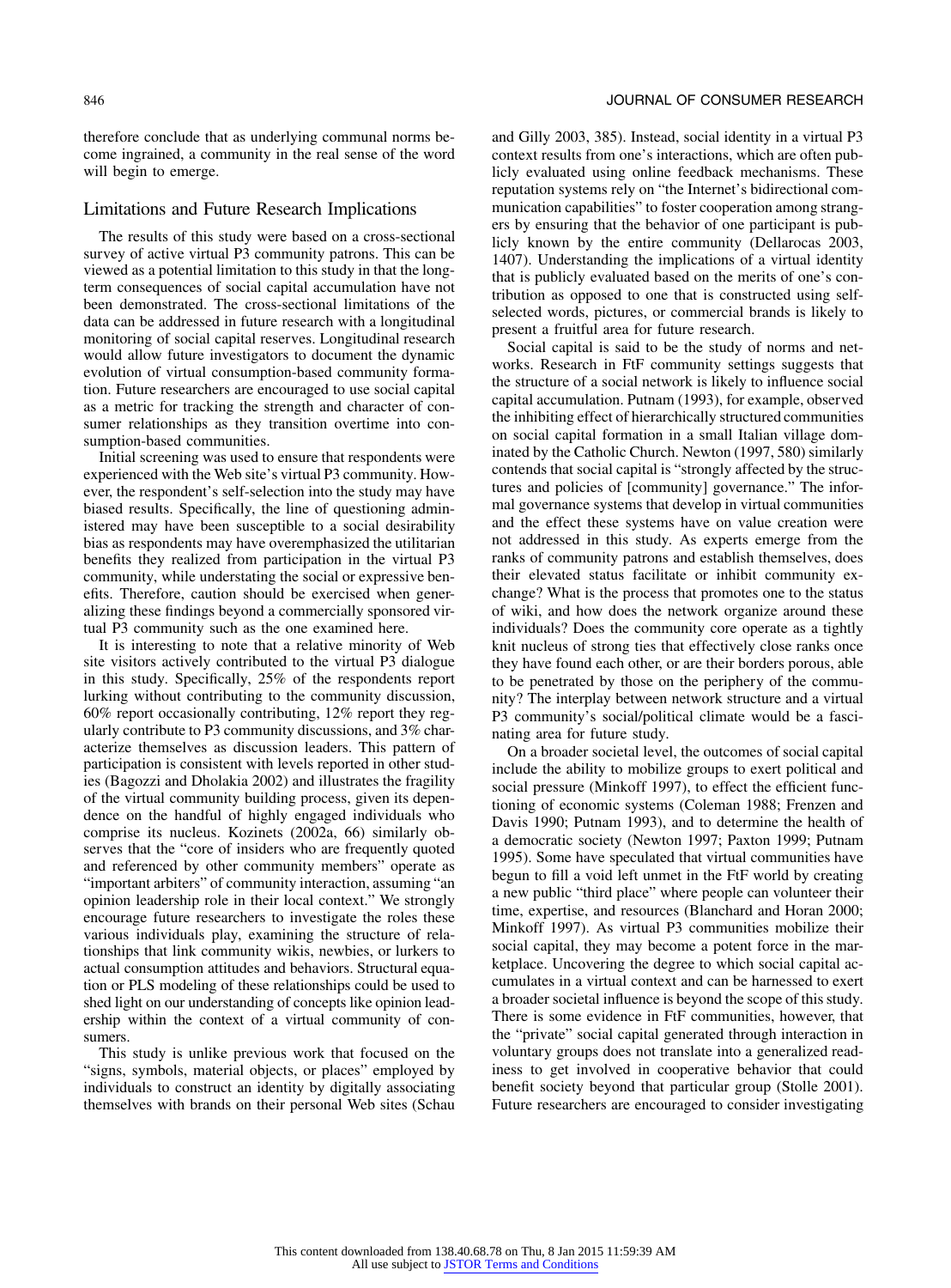the societal implications, if any, of social capital accumulation in virtual consumption contexts.

#### Conclusion

Individuals who surf the Web with no objective other than to get answers to specific technical questions find reasons to linger and eventually settle into virtual P3 communities. In his studies of the culture of mass media consumption, Kozinets (2001, 97) notes that "articulation of morality and community are not only important marketing acts but also essential components of the meanings and practices that structure consumption on a cultural and sub-cultural level." We agree with this statement and find evidence of Kozinets's observation in the P3 activities that make people feel like "part of a family," or a member of a "great community of true well-wishers." The subculture of consumption (Schouten and McAlexander 1995) examined in this study has emerged from mundane and pragmatic roots relative to the media-based consumption behaviors documented by Kozinets (1997, 2001). Despite this, we find evidence of an idealized community, led by a noble cadre of wikis who are governed by a culture of voluntarism, trust, and reciprocity as they come to the aid of floundering newbies.

Normative influences were found to underlie the formation of social capital, suggesting a level of authenticity in this community experience, at least when viewed from the perspective of virtual P3 community patrons. Whether sociologists will come to agree that the social capital that surrounds and augments the consumption of products and services is authentic is yet to be determined (Peterson 2005). Despite this, we encourage researchers to continue to explore the social capital construct as a means to further our understanding of the act of consumption.

#### **REFERENCES**

- Adler, Paul S. and Seok-Woo Kwon (2002), "Social Capital: Prospects for a New Concept," *Academy of Management Review*, 27 (1), 17–40.
	- Ahuja, Manju K. and John E. Galvin (2003), "Socialization in Virtual Groups," *Journal of Management Studies*, 29 (2), 161–85.
- Algesheimer, Rene, Utpal M. Dholakia, and Andreas Herrmann (2005), "The Social Influence of Brand Community: Evidence from European Car Clubs," *Journal of Marketing*, 69 (July), 19–34.
- Allen, Douglas E. (2002), "Toward a Theory of Consumer Choice as Sociohistorically Shaped Practical Experience: The Fits-Like-a-Glove (FLAG) Framework," *Journal of Consumer Behavior*, 28 (March), 515–32.
	- Armstrong, Arthur and John Hagel III (1996), "The Real Value of On-Line Communities," *Harvard Business Review*, 74 (3), 134–41.
- Arnould, Eric J. and Craig J. Thompson (2005), "Consumer Culture Theory (CCT): Twenty Years of Research," *Journal of Consumer Research*, 31 (March), 868–82.
- Bagozzi, Richard P. and Utpal M. Dholakia (2002), "Intentional

Social Action in Virtual Communities," *Journal of Interactive Marketing*, 16 (2), 2–21.

- ——— (2006), "Open Source Software User Communities: A Study of Participation in Linux User Groups," *Management Science*, 52 (7), 1099–1115.
- → Bagozzi, Richard P. and Paul R. Warshaw (1990), "Trying to Consume," *Journal of Consumer Research*, 17 (September), 127–40.
- Balasubramanian, Sridhar and Vijay Mahajan (2001), "The Economic Leverage of the Virtual Community," *International Journal of Electronic Commerce*, 5 (3), 103–38.
- Blanchard, Anita and Tom Horan (2000), "Virtual Communities and Social Capital," *Social Science Computer Review*, 16 (3), 293–307.
	- Bollen, Kenneth A. (1989), *Structural Equations with Latent Variables*, New York: Wiley.
- Bollen, Kenneth A. and Richard Lennox (1991), "Conventional Wisdom on Measurement: A Structural Equation Perspective," *Psychological Bulletin*, 110 (2), 305–14.
	- Bourdieu, Pierre (1986), "The Forms of Capital," in *Handbook of Theory: Research for the Sociology of Education*, ed. John Richardson, New York: Greenwood, 241–58.
- $\rightarrow$  Brown, Jacqueline Johnson and Peter H. Reingen (1987), "Social Ties and Word of Mouth Referral Behavior," *Journal of Consumer Research*, 14 (December), 350–62.
- Brown, John Seely and Paul Duguid (1991), "Organizational Learning and Communities-of-Practice: Toward a Unified View of Working, Learning, and Innovation," *Organization Science*, 2 (1), 40–57.
- $\rightarrow$  Burt, Ronald S. (1997), "The Contingent Value of Social Capital," *Administrative Science Quarterly*, 42 (2), 339–65.
	- Chin, Wynne W. (1998), "The Partial Least Squares Approach to Structural Equation Modeling," in *Modern Business Research Methods*, ed. G. A. Marcoulides, Mahwah, NJ: Erlbaum.
- Clark, Margaret, S. and Judson Mills (1993), "The Difference between Communal and Exchange Relationships: What It Is and Is Not," *Personality and Social Psychology Bulletin*, 19 (6), 684–91.
- Coleman, James (1988), "Social Capital in the Creation of Human Capital," *American Journal of Sociology*, 94 (Suppl.), 95–120.
- Constant, David, Lee Sproull, and Sara Kiesler (1996), "The Kindness of Strangers: The Usefulness of Electronic Weak Ties for Technical Advice," *Organization Science*, 7 (2), 119–35.
- Cova, Bernard (1997), "Community and Consumption: Towards a Definition of the 'Linking Value' of Product or Services," *European Journal of Marketing*, 31 (3/4), 297–316.
- Cova, Bernard and Veronique Cova (2001), "Tribal Aspects of Postmodern Consumption Research: The Case of French In-Line Roller Skates," *Journal of Consumer Behavior*, 1 (1), 67–76.
- → Dellarocas, Chrysanthos (2003), "The Digitization of Word of Mouth: Promise and Challenges of Online Feedback Mechanisms," *Management Science*, 49 (10), 1407–24.
- Diamantopoulos, Adamantios and Heidi Winkelhofer (2001), "Index Construction with Formative Indicators: An Alternative to Scale Development," *Journal of Marketing Research*, 38 (2), 269–77.
- Etzioni, Amitai (1996), "The Responsive Community: A Communitarian Perspective," *American Sociological Review*, 61 (1), 1–11.
	- Falk, R. Frank and Nancy B. Miller (1992), *A Primer for Soft Modeling*, Akron, OH: University of Akron Press.
	- Fornell, Claes and Jaesung Cha (1994), "Partial Least Squares,"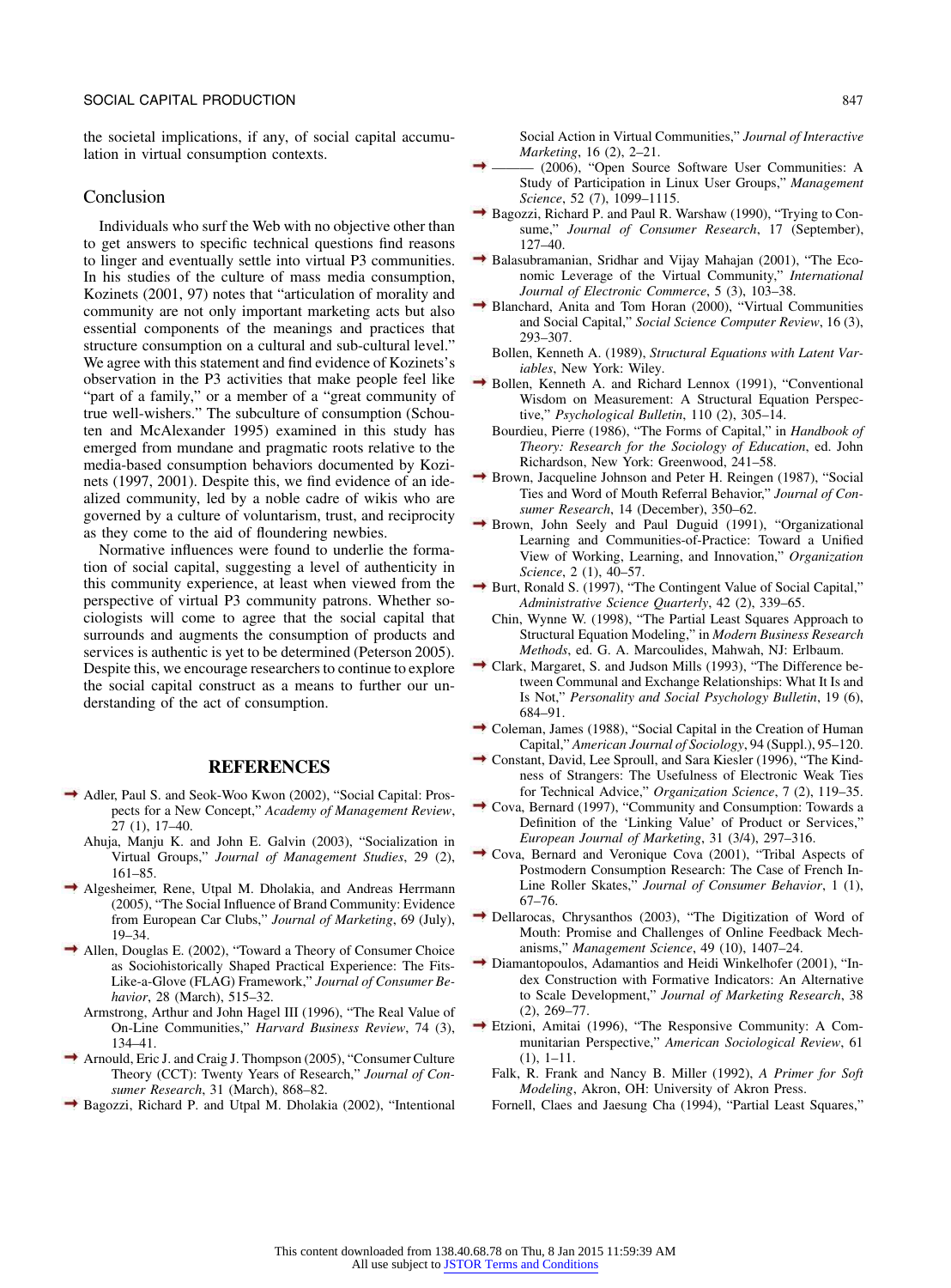in *Advanced Methods of Marketing Research*, ed. Richard Bagozzi, Cambridge, MA: Blackwell, 52–78.

- Fornell, Claes and David F. Larcker (1981), "Evaluating Structural Equation Models with Unobservable Variables and Measurement Error," *Journal of Marketing Research*, 19 (February), 39–50.
- Frenzen, Jonathan K. and Harry L. Davis (1990), "Purchasing Behavior in Embedded Markets," *Journal of Consumer Research*, 17 (June), 1–11.
	- Fukuyama, Francis (1995), *Trust: The Social Virtues and the Creation of Prosperity,* New York: Free Press.
- Gamm, Gerald and Robert D. Putnam (1999), "The Growth of Voluntary Associations in America, 1840–1940," *Journal of Interdisciplinary History*, 29 (4), 551–55.
- Giesler, Markus (2006), "Consumer Gift Systems," *Journal of Consumer Research*, 33 (2), 283–90.
	- Glaeser, Edward L. (2001), "The Formation of Social Capital," *Canadian Journal of Policy Research*, 2 (1), 34–40.
- Gouldner, Alvin W. (1960), "The Norm of Reciprocity: A Preliminary Statement," *American Sociological Review*, 25 (2), 161–78.
	- Gusfield, Joseph R. (1978), *Community: A Critical Response*, New York: Harper & Row.
	- Hagel, John, III, and Arthur Armstrong (1997), *Net Gain: Expanding Markets through Virtual Communities*, Boston: Harvard Business School Press.
	- Hardin, Russell (2001), "Conceptions and Explanations of Trust," in *Trust in Society*, ed. Karen S. Cook, New York: Russell Sage Foundation, 3–39.
- $\rightarrow$  Holt, Douglas B. (1997), "Poststructuralist Lifestyle Analysis: Conceptualizing the Social Patterning of Consumption in Postmodernity," *Journal of Consumer Research*, 23 (March), 326–50.
- ——— (1998), "Does Cultural Capital Structure American Consumption?" *Journal of Consumer Research*, 25 (June), 1–25.
- Hulland, John (1999), "Use of Partial Least Squares (PLS) in Strategic Management Research: A Review of Four Recent Studies," *Strategic Management Journal*, 20 (2), 195–204.
- Inkpen, Andrew C. and Eric W. K. Tsang (2005), "Social Capital, Networks and Knowledge Transfer," *Academy of Management Review*, 30 (1), 146–65.
- Jarvis, Cheryl, Scott B. MacKenzie, and Philip M. Podsakoff (2003), "A Critical Review of Construct Indicators and Measurement Model Misspecification in Marketing and Consumer Research," *Journal of Consumer Research*, 30 (September), 199–218.
	- Katz, James E. and Ronald E. Rice (2002), *Social Consequences of Internet Use: Access, Involvement, and Interaction*, Cambridge, MA: MIT Press.
- Kawachi, Ichiro, Bruce P. Kennedy, and Roberta Glass (1999), "Social Capital and Self-Rated Health: A Contextual Analysis," *American Journal of Public Health*, 89 (8), 1187–93.
- Kozinets, Robert V. (1997), "I Want to Believe: A Netnography of the X-Philes' Subculture of Consumption," *Advances in Consumer Research*, 24 (1), 470–75.
- (2001), "Utopian Enterprise: Articulating the Meanings of Star Trek's Culture of Consumption," *Journal of Consumer Research*, 28 (June), 67–88.
- (2002a), "Can Consumers Escape the Market? Emancipatory Illuminations from the Burning Man," *Journal of Consumer Research*, 29 (June), 20–38.
- ——— (2002b), "The Field behind the Screen: Using Netnography

for Marketing Research in Online Communities," *Journal of Market Research*, 39 (February), 61–72.

- → Lappe, Frances M. and Paul M. DuBois (1997), "Building Social Capital without Looking Backward," *National Civic Review*, 86 (2), 119–28.
	- Lave, Jean and Etienne Wenger (1991), *Situated Learning: Legitimate Peripheral Participation*, Cambridge, MA: Cambridge University Press.
- Leigh, Thomas W., Cara Peters, and Jeremy Shelton (2006), "The Consumer Quest for Authenticity: The Multiplicity of Meanings within the MG Subculture of Consumption," *Journal of the Academy of Marketing Science*, 34 (4), 481–93.
- Lenhart, Amanda, John Horrigan, and Deborah Fallows (2004), "Content Creation Online," Pew Internet and American Life Project, http://www.pewinternet.org/reports.
- Lindell, Michael K. and David J. Whitney (2001), "Accounting for Common Method Variance in Cross-Sectional Research Designs," *Journal of Applied Psychology*, 86 (1), 114–21.
- Mathwick, Charla (2002), "Understanding the On-Line Consumer: A Typology of On-Line Relational Norms and Behavior," *Journal of Interactive Marketing*, 16 (1), 40–55.
	- Mathwick, Charla and Joanne Klebba (2003), "The Nature and Value of Virtual Community Participation," paper presented at the American Marketing Association Summer Educators' Conference, Chicago.
- → McAlexander, James H., John W. Schouten, and Harold F. Koenig (2002), "Building Brand Community," *Journal of Marketing*, 66 (January), 38–54.
- $\rightarrow$  McMillan, David W. and David M. Chavis (1986), "Sense of Community: A Definition and Theory," *Journal of Community Psychology*, 14 (January), 6–23.
- Michaelson, Karen L. (1996), "Information, Community and Access," *Social Science Computer Review*, 14 (1), 57–59.
- Minkoff, Debra C. (1997), "Producing Social Capital," *American Behavioral Scientist*, 40 (5), 606–19.
- Moorman, Christine, Gerald Zaltman, and Rohit Deshpande (1992), "Relationships between Providers and Users of Market Research: The Dynamics of Trust within and between Organizations," *Journal of Marketing Research*, 29 (August) 314–28.
- Muniz, Albert M. and Thomas C. O'Guinn (2001), "Brand Community," *Journal of Consumer Research*, 27 (March), 412–32.
- $\rightarrow$  Muniz, Albert M. and Hope Jensen Schau (2005), "Religiosity in the Abandoned Apple Newton Brand Community," *Journal of Consumer Research*, 31 (March), 737–47.
- Nahapiet, Janine and Samantra Ghoshal (1998), "Social Capital, Intellectual Capital, and the Organizational Advantage,' *Academy of Management Review*, 23 (April), 242–66.
- → Nelson, Michelle R. and Cele C. Otnes (2005), "Exploring Cross-Cultural Ambivalence: A Netnography of Intercultural Wedding Message Boards," *Journal of Business Research*, 58 (1), 89–95.
- Newton, Kenneth (1997), "Social Capital and Democracy," *American Behavioral Scientist*, 40 (5), 575–89.
	- Nunnally, Jum C. and Ira H. Bernstein (1994), *Psychometric Theory*, 3rd ed., New York: McGraw-Hill.
	- Olson, Mancur (1965), *The Logic of Collective Action*, Cambridge, MA: Harvard University Press.
- Onyx, Jenny and Paul Bullen (2000), "Measuring Social Capital in Five Communities," *Journal of Applied Behavioral Science*, 36 (1), 23–42.
- Ostrom, Elinor (2000), "Collective Action and the Evolution of